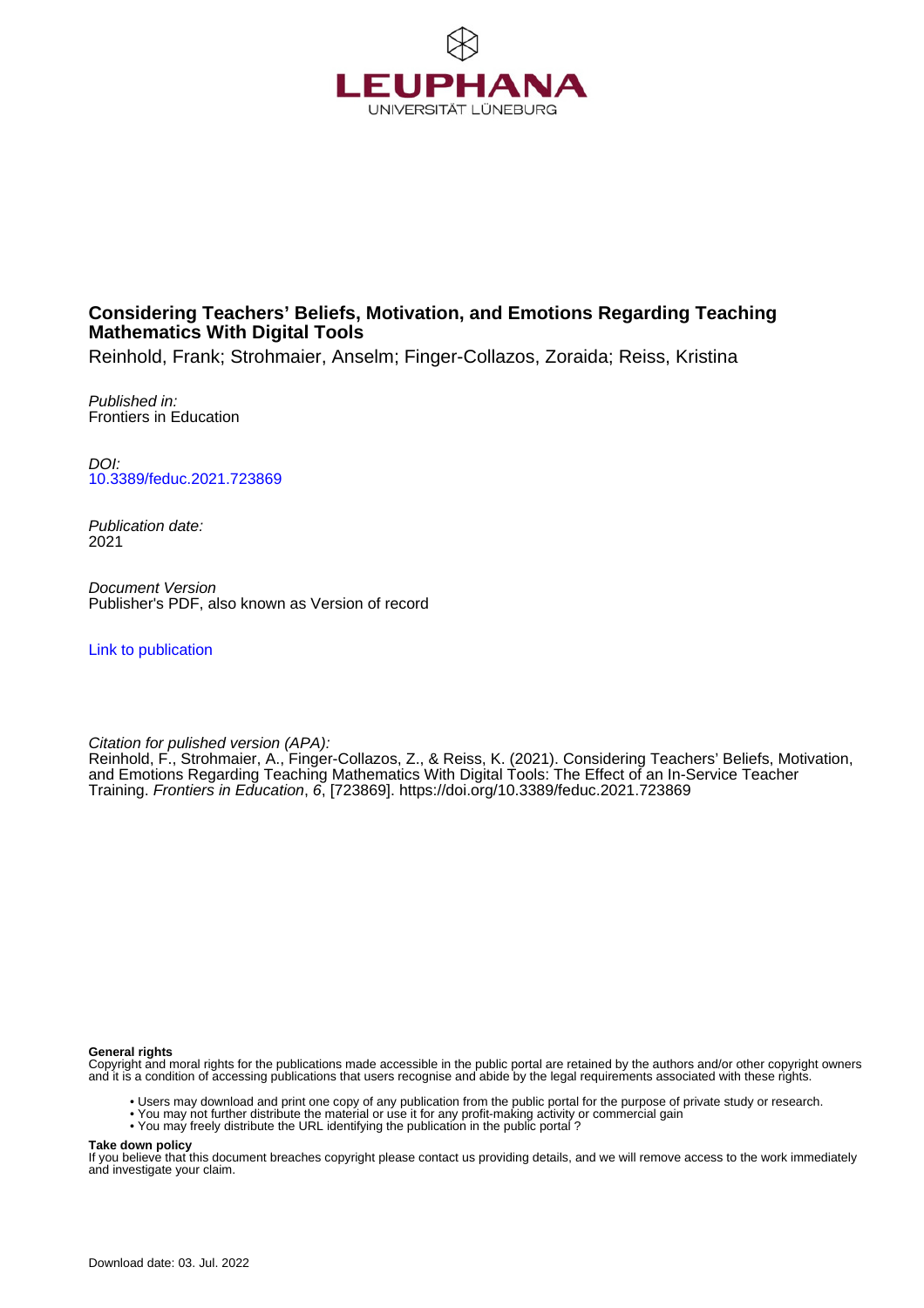



# [Considering Teachers](https://www.frontiersin.org/articles/10.3389/feduc.2021.723869/full)' Beliefs, [Motivation, and Emotions Regarding](https://www.frontiersin.org/articles/10.3389/feduc.2021.723869/full) [Teaching Mathematics With Digital](https://www.frontiersin.org/articles/10.3389/feduc.2021.723869/full) [Tools: The Effect of an In-Service](https://www.frontiersin.org/articles/10.3389/feduc.2021.723869/full) [Teacher Training](https://www.frontiersin.org/articles/10.3389/feduc.2021.723869/full)

Frank Reinhold<sup>1\*</sup>, Anselm Strohmaier<sup>2</sup>, Zoraida Finger-Collazos<sup>3</sup> and Kristina Reiss<sup>3</sup>

<sup>1</sup>Institute for Mathematics Education, University of Education Freiburg, Freiburg, Germany, <sup>2</sup>Center for Empirical Research on Language and Education, Leuphana University Lüneburg, Lüneburg, Germany, <sup>3</sup>Heinz Nixdorf-Chair of Mathematics Education, TUM School of Education, Technical University of Munich, Munich, Germany

#### **OPEN ACCESS**

#### Edited by:

Tara Ratnam, Independent researcher, Mysore, India

#### Reviewed by:

Balwant Singh, Partap College of Education, India Hoa T.M Nguyen, University of New South Wales, Australia

> \*Correspondence: Frank Reinhold [frank.reinhold@ph-freiburg.de](mailto:frank.reinhold@ph-freiburg.de)

#### Specialty section:

This article was submitted to Teacher Education, a section of the journal Frontiers in Education

Received: 11 June 2021 Accepted: 17 August 2021 Published: 06 October 2021

#### Citation:

Reinhold F, Strohmaier A, Finger-Collazos Z and Reiss K (2021) Considering Teachers' Beliefs, Motivation, and Emotions Regarding Teaching Mathematics With Digital Tools: The Effect of an In-Service Teacher Training. Front. Educ. 6:723869. doi: [10.3389/feduc.2021.723869](https://doi.org/10.3389/feduc.2021.723869)

Mathematics teachers' motivational and emotional orientations regarding digital tools in mathematics classrooms are key aspects influencing whether and how technology is used to teach mathematics—making the support of those characteristics one central goal for teacher education. In this article we investigated if and how a workshop-based in-service teacher training can foster teachers' perceived value of digital media in mathematics education, their self-efficacy, and their anxiety towards teaching mathematics with digital tools. In an intervention study with  $N = 83$  in-service teachers with varying teaching experience, we used cluster analysis based on their experience, value, self-efficacy, and anxiety before the intervention to determine three different teacher orientations regarding teaching mathematics with digital tools. Paired sample t-tests with pretest and posttest data revealed that for two of three clusters these beliefs, motivation, and emotions changed in a positive way during the intervention while for the third no change was found. Our study sheds light on the role of motivational and emotional orientations for the implementation of digital tools in mathematics education: it shows that these orientations can be utilized to cluster teachers on this topic and illustrates that these orientations can be successfully fostered—while individual differences may exist in the effect and success of interventions.

Keywords: media in education, teacher education, teacher professional competence, value, self-efficacy, anxiety, fractions

# INTRODUCTION

The implementation of digital tools is one of the key challenges in education today [\(Hooft Graa](#page-11-0)fland, [2018;](#page-11-0) [OECD, 2018\)](#page-11-1). The rapid development of possibilities, challenges and demands for instructional practice provided by digital tools requires teachers of all ages to develop new facets of professional competence. To help teachers adapt to these new challenges, teacher training is required not only during teacher education programs, but also for in-service teachers.

Apart from cognitive aspects such as knowledge of how to integrate and use digital tools in classroom practice, professional teaching competence is assumed to include a range of beliefs, motivation, and emotions ([Baumert and Kunter, 2013](#page-10-0))—which play an important role in how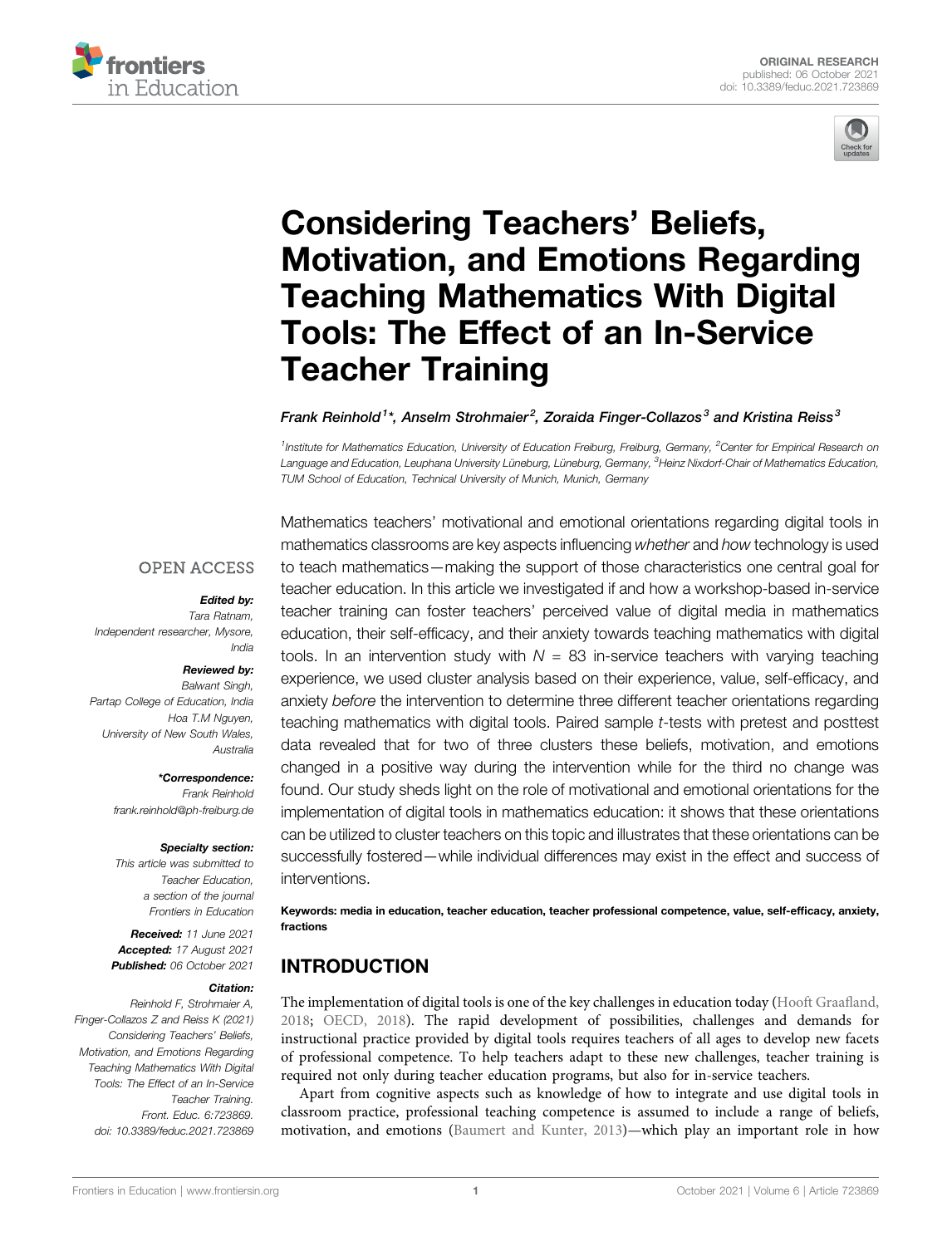Reinhold et al. Teachers' Beliefs, Motivation, and Emotions

students can benefit from learning scenarios in the classroom ([Kagan, 1992](#page-11-2); [Pajares, 1992;](#page-11-3) [Borg, 2001](#page-10-1)). Such motivational and emotional orientations are of specific importance for teaching with digital tools, because new technological advances are often met with skepticism or reservations. Fostering a positive and realistic view about digital tools and teachers' abilities can therefore be considered a goal of teacher education in itself. Despite there being some research on teachers' motivational and emotional orientations regarding digital tools in mathematics education, a still not fully answered question is how these variables can successfully be fostered through teacher training programs, or which teachers will benefit the most from these trainings.

In this study we present a teacher training program in which we focused on if and how fostering beliefs, motivation, and emotions of in-service mathematics teachers is possible. Specifically, we addressed the perceived value of digital tools in mathematics education and teachers' self-efficacy and anxiety towards teaching with digital tools. Based on standardized self-reports and cluster analysis, we distinguish between three teacher orientations on teaching mathematics with digital tools. We then discuss how our inservice teacher program on the implementation of digital tools in mathematics education influenced teachers' beliefs, motivation, and emotions differently—depending on these teacher orientations—providing implications for how teacher training can help fostering non-cognitive aspects of professional teaching competence.

## Mathematics Teachers Motivational and Emotional Orientations Regarding Digital Tools

Even though it is generally accepted that teachers' classroom practice is influenced by non-cognitive characteristics, there is no general consensus on a definition of how such non-cognitive characteristics should be operationalized [\(McLeod, 1989;](#page-11-4) [Kagan, 1992](#page-11-2); [Pajares,](#page-11-3) [1992;](#page-11-3) [Borg, 2001;](#page-10-1) [Hannula et al., 2016](#page-11-5)). In this article, we follow the three-dimensional structure of motivational and emotional orientations, proposed by [Hannula et al. \(2016\)](#page-11-5), which are commonly agreed upon in the field of mathematics education:

- 1) Motivation describes "the reason we engage in any pursuit, mathematical or otherwise" [\(Hannula et al., 2016,](#page-11-5) p. 18). Factors that can be identified influencing motivation are, e.g., engagement or self-regulation. In this study, we refer to teachers' perceived value of digital tools in mathematics classrooms as an aspect of their motivation to pursue in using digital tools to teach mathematics.
- 2) Beliefs can be summarized as "proposition[s] which may be consciously or unconsciously held, [are] evaluative in that [they are] accepted as true by the individual, and [are] therefore imbued with emotive commitment; further, [they] serve<sup>[]</sup> as a guide to thought and behavior" [\(Borg, 2001](#page-10-1), p. 186). In the present study, we focus on teachers' selfefficacy towards teaching mathematics with digital tools, as one central belief.

3) Emotions describe "episodes that are evoked by a variety of stimuli ... [which the] individuals do not need to be consciously aware of" [\(Shuman and Scherer, 2014](#page-11-6), p. 15), e.g., enjoyment, interest, and anxiety ([Frenzel, 2014](#page-10-2)). In this study, we focus on teachers' anxiety towards teaching mathematics with digital tools.

#### <span id="page-2-0"></span>Value of Digital Tools in Mathematics Classrooms

With the concept of teachers' individual perceived value of digital tools for the teaching and learning of mathematics, we summarize one central motivational aspect concerning the integration of technology into their teaching practice. This concept has been investigated in several different studies under a variety of different names—resulting in broad consent that teachers evaluate the value of digital tools very differently: general operationalizations of attitudes towards technology integration into instruction [\(Teo,](#page-11-7) [2011](#page-11-7); [Ifenthaler and Schweinbenz, 2013\)](#page-11-8) or technology ([Klinger](#page-11-9) [et al., 2018\)](#page-11-9) and teaching in general ([Kim et al., 2013\)](#page-11-10); more specific notions of expected possible benefits for students performance ([Ifenthaler and Schweinbenz, 2013;](#page-11-8) [Bretscher,](#page-10-3) [2014](#page-10-3)) or subjective norms regarding technology in education [\(Teo, 2011;](#page-11-7) [Koc, 2013](#page-11-11)); as well as very specific operationalizations of beliefs about possible advantages regarding the support of multiple representations [\(Pierce et al., 2009](#page-11-12); [Klinger et al., 2018;](#page-11-9) [Thurm and Barzel, 2020](#page-11-13)) or possible disadvantages regarding time consumption ([Bretscher, 2014](#page-10-3); [Klinger et al., 2018\)](#page-11-9). Although these notions vary in their specificity, we combine them as motivation regarding the value of digital tools.

One reason why this aspect of teacher motivation is of specific interest in mathematics teacher education is that it is strongly intertwined with teachers' integration of technology into their classroom practice [\(Hermans et al., 2008;](#page-11-14) [Ottenbreit-Leftwich](#page-11-15) [et al., 2010](#page-11-15); [Teo, 2011;](#page-11-7) [Kim et al., 2013](#page-11-10); [Koc, 2013;](#page-11-11) [Najdabbasi and](#page-11-16) [Pedaste, 2014;](#page-11-16) [Thomas and Palmer, 2014](#page-11-17); [Thurm, 2018](#page-11-18); [Thurm](#page-11-13) [and Barzel, 2020](#page-11-13)). Studies showed that teachers' perceived value of digital tools in education influence their intention to use technology in their classrooms [\(Ottenbreit-Leftwich et al.,](#page-11-15) [2010](#page-11-15); [Teo, 2011](#page-11-7)). Moreover, [Kim et al. \(2013\)](#page-11-10) could show in their qualitative study that not only teachers' perceived value of digital tools, but also their epistemological beliefs about the nature of knowledge and learning, their conceptions regarding effective ways of teaching, and the actual integration of technology into their classrooms were positively correlated with one another. However, using a complex instrument to differentiate between several dimensions of teachers' perceived value of digital tools for mathematics instruction ([Klinger et al.,](#page-11-9) [2018](#page-11-9)), latent profile analysis could show that there exists a nonnegligible group of teachers for whom this strong relationship between their perceived value and their intentions for classroom practice does not hold: [Thurm \(2018\)](#page-11-18) identified two groups of teachers who show a non-conform relationship: high value and low integration of technology; as well as low value and high integration of technology. This possible gap between teachers' motivation and their practice is a well-known issue in research on technology integration which could be shown both on a qualitative level ([Chen, 2008](#page-10-4)) as well as on a quantitative level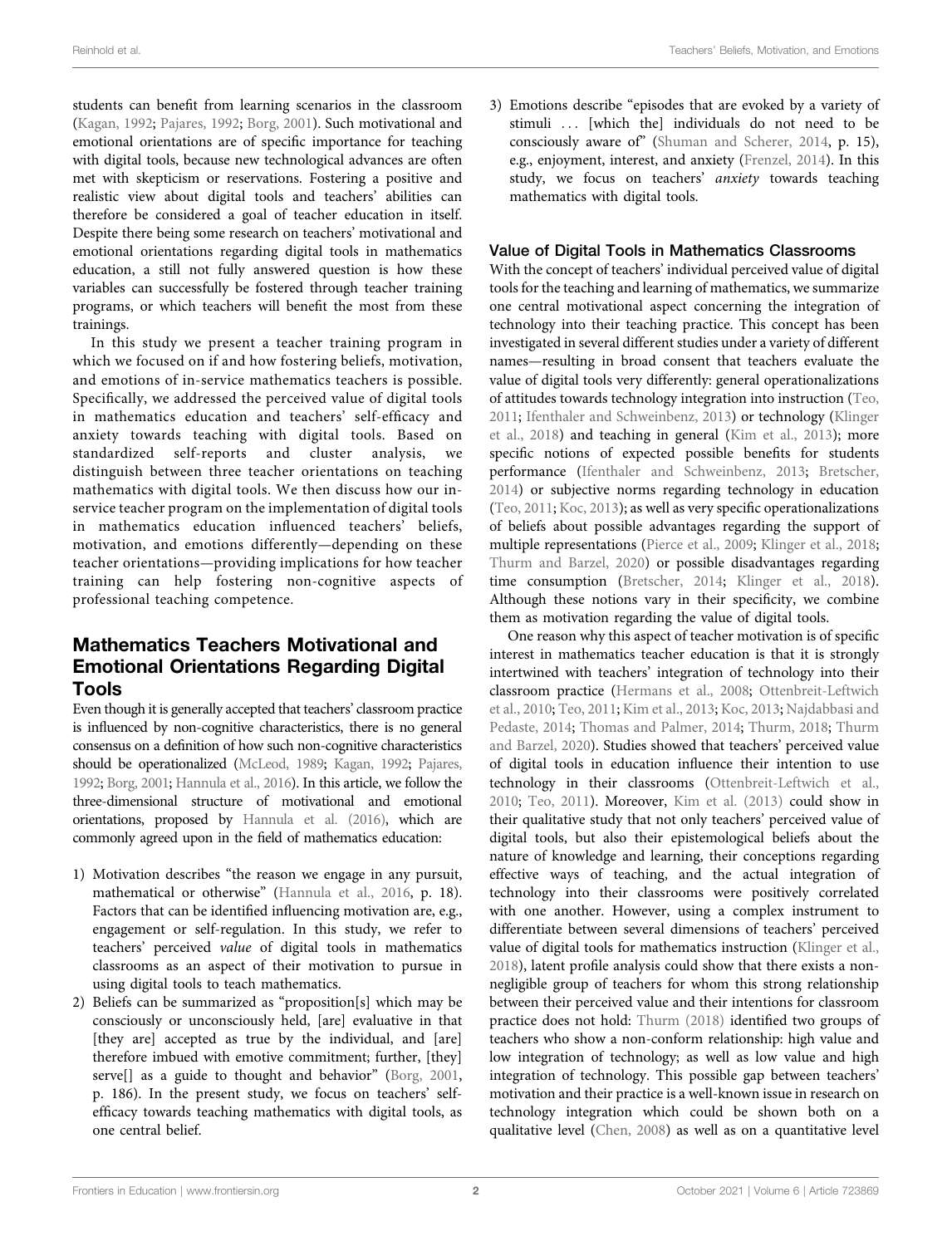([Bretscher, 2014\)](#page-10-3), and is also discussed in research on mathematics teachers' motivation in general ([Cross Francis,](#page-10-5) [2015](#page-10-5); see also [Hannula et al., 2016\)](#page-11-5). This issue opens up a research gap, namely the question of additional predictors for technology integration, i.e., teachers' age and their teaching experience ([Dewey et al., 2009\)](#page-10-6), as well as additional dimensions of teaching-related affect—two of them addressed in the present article: self-efficacy and anxiety.

In addition, teachers' beliefs regarding the value of digital tools in educational contexts do not only predict the integration of technology into their classrooms, but also influence the way they tend to use technology during instruction ([Hermans et al., 2008](#page-11-14); [Drijvers et al., 2010](#page-10-7); [Bretscher, 2014\)](#page-10-3). In a large quantitative study, [Hermans et al. \(2008\)](#page-11-14) could show that more constructivist beliefs had a positive effect on computer-use, while more traditional beliefs regarding good educational practice had a negative effect. Moreover, linking insights gathered from videotaped lessons and teacher interviews, [Drijvers et al.](#page-10-7) [\(2010\)](#page-10-7) could observe different types of orchestrations in technology enriched mathematics classrooms. These types were found to be related to the teachers' expressed—often traditional—beliefs and therefore led to "an evolution of teaching techniques rather than a revolution" (p. 230). In line with this observation, it is suggested that even *if* teachers choose to teach mathematics with digital tools, the specific type of technology they select is related to their beliefs about teaching mathematics and their perceived value of technology, with more constructivist teaching approaches leading to a more frequent technology use—and interactive whiteboards supporting rather traditional classroom practice [\(Bretscher, 2014](#page-10-3)).

Regarding the findings presented in this section, it seems reasonable that altering teachers' most prominent—yet mostly diverse—perceived value of digital tools in mathematics education should be one goal for teacher education [\(Ertmer,](#page-10-8) [2005](#page-10-8); [Ertmer et al., 2006](#page-10-9); [Cheon et al., 2010](#page-10-10); [Ertmer and](#page-10-11) [Ottenbreit-Leftwich, 2010\)](#page-10-11). Yet, it is still a rather open question if teachers with varying values take part in teacher training programs—and whether they are influenced differently when attending teacher training programs.

### <span id="page-3-0"></span>Self-Efficacy Regarding Teaching With Digital Tools

Within the concept of beliefs, the perceived self-efficacy plays an important role in mathematics education research [\(Hannula](#page-11-5) [et al., 2016\)](#page-11-5). We use [\(Bandura](#page-10-12)'s 1997) general definition to specify teachers' self-efficacy regarding the teaching with digital tools as their "beliefs in [their] capabilities to organize and execute the course of action required to produce" (p. 3) adequate learning scenarios using technology enriched classroom practice.

Self-efficacy regarding teaching with digital tools is proposed to be one key variable for technology integration ([Ertmer and](#page-10-11) [Ottenbreit-Leftwich, 2010\)](#page-10-11), yet, up to our knowledge it is explicitly addressed in only a few recent studies. It is reasonable—and in line with findings from research on teachers' motivational and emotional orientations and their classroom practice in general [\(Hannula et al., 2016](#page-11-5))—that teachers should have confidence in their professional skills

using technology to facilitate the learning of mathematical concepts [\(Ertmer and Ottenbreit-Leftwich, 2010](#page-10-11); [Thurm and](#page-11-13) [Barzel, 2020](#page-11-13)). Regarding this, teachers' self-efficacy in achieving specific learning goals while utilizing digital tools was found to be a strong predictor for their individual technology use [\(Piper, 2003;](#page-11-19) [Wozney et al., 2006;](#page-12-0) [Perkmen](#page-11-20) [et al., 2016](#page-11-20)).

Thus, altering teachers' self-efficacy in a positive way should be one goal when developing in-service teacher training on digital tools in mathematics classrooms ([Ertmer and Ottenbreit-](#page-10-11)[Leftwich, 2010;](#page-10-11) [Liljedahl, 2011](#page-11-21); see also [Hannula et al., 2016\)](#page-11-5). Up to now, it is not very clear whether this goal can be achieved by short-term in-service teacher trainings.

## <span id="page-3-1"></span>Anxiety Towards Teaching With Digital Tools

Although student anxiety is one of the most studied emotions in the educational context, there is no broad research interest in teachers' anxiety [\(Frenzel, 2014](#page-10-2)). We use the more general definition of anxiety in educational research by [Zeidner \(2014\)](#page-12-1) and specify the concept of teachers' perceived anxiety towards teaching with digital tools as "a loosely coupled ensemble of cognitive, affective, somatic arousal, and behavioral components, evoked in response to mental representations" (p. 266) of teaching mathematics with digital tools.

Although there is—up to our knowledge—no previous research on the effects of teachers' anxiety on the implementation of digital tools, it seems plausible that high anxiety towards teaching with digital tools can lead to avoidance and therefore can affect the intention to use technology in mathematics classrooms negatively. Moreover, avoiding anxiety towards the use of digital tools can arguably be considered a goal of teacher development in itself. Therefore, in-service teacher training on digital tools should address possible negative emotions explicitly and support teachers in overcoming anxiety.

## <span id="page-3-2"></span>Altering Teachers' Motivation, Beliefs, and Emotions Regarding Teaching Mathematics With Digital Tools

As argued above, teachers' motivational and emotional orientation regarding teaching mathematics with digital tools is an important facet influencing their individual classroom practice. With regards to professional teacher development, this seems of specific interest when focusing on in-service teachers, as they most commonly have persistent beliefs, emotions, and motivation about how to teach mathematics in general ([Hannula et al., 2016\)](#page-11-5)—arising from personal experiences within the classroom ([Richardson, 1996\)](#page-11-22). Consequently, fostering teachers' positive beliefs, emotions, and motivation about mathematics teaching and learning with digital tools can be seen as—on the one hand—a central goal for teacher education and in-service teacher training [\(Grootenboer, 2008;](#page-10-13) [Liljedahl, 2011\)](#page-11-21), and—on the other hand—a demanding and hard to achieve task, especially when focusing on more experienced teachers with persistent beliefs, emotions, and motivation [\(Liljedahl, 2011](#page-11-21); [Lehtinen et al., 2014](#page-11-23)).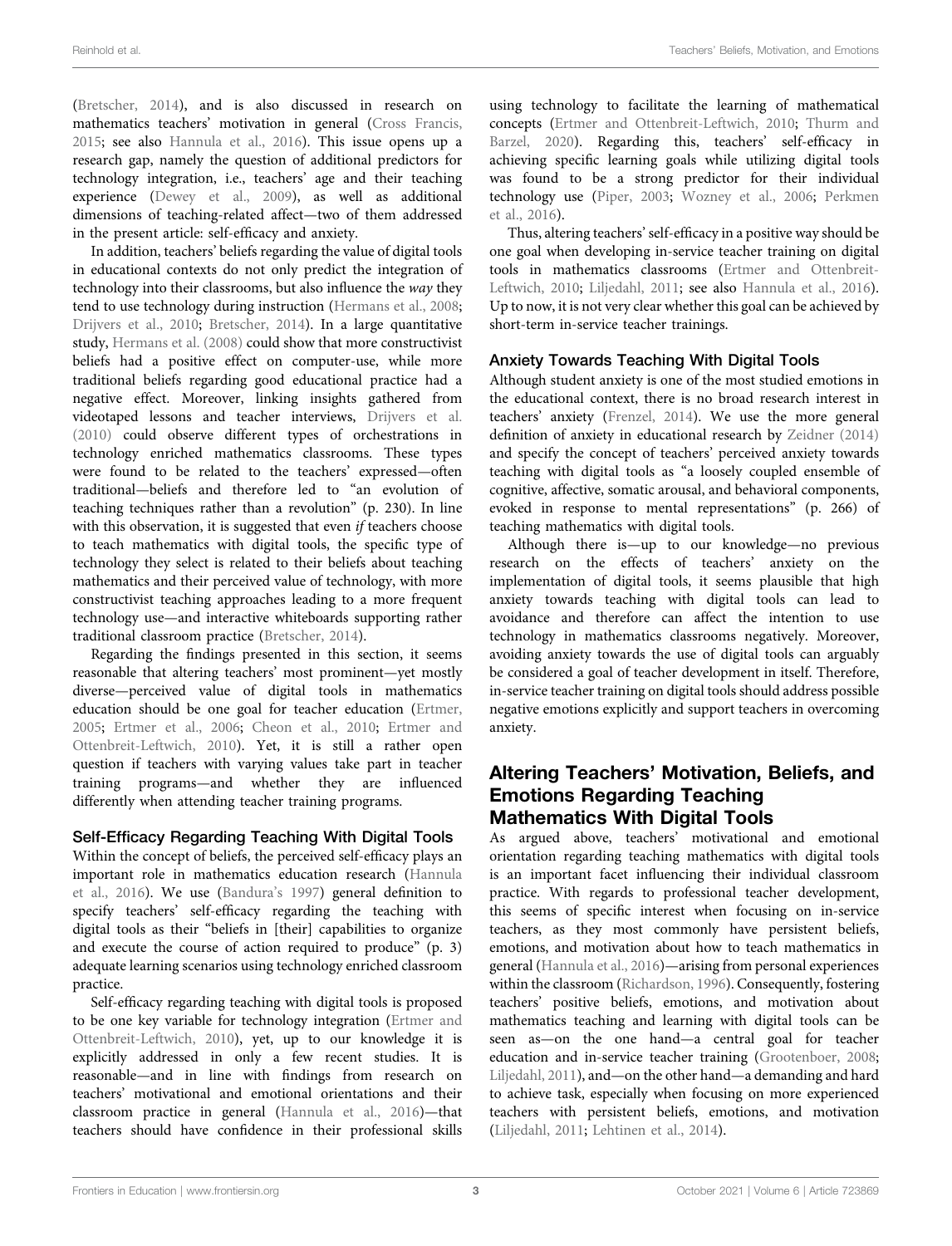We suggest that one viable way to achieve this goal in professional development with in-service teachers are contentrelated teacher training courses on the use of digital tools in mathematics education, allowing for a holistic support of teachers regarding 1) how to use digital tools during mathematics lessons, 2) why this could be beneficial for students, and 3) the individual perceived confidence regarding professional teaching. Here, we draw on the review on explicit activities that can change teachers' motivational and emotional orientations towards teaching with digital tools conducted by [Ertmer and Ottenbreit-Leftwich](#page-10-11) [\(2010\)](#page-10-11), pp. 261–262 and go into detail on promising practices.

At first, teachers' beliefs towards teaching mathematics with digital tools could be influenced positively when they are provided with suitable models or psychological theories regarding why and how technology can support learning activities ([Ertmer, 2005](#page-10-8)), as this can contrast their own negative beliefs and lead to dissatisfaction with their existing conceptions of the value of digital tools. This can encompass various findings from research on educational and instructional psychology: Implications from Cognitive Load Theory (CLT; see [Sweller et al., 2011](#page-11-24)) on how to reduce extraneous load in interactive learning tasks (e.g., the modality effect, see [Low](#page-11-25) [and Sweller, 2014;](#page-11-25) or the effect of adaptive feedback, see [Moreno, 2004\)](#page-11-26), seem applicable. In addition, implications from Cognitive Theory of Multimedia Learning (CTML; see [Mayer, 2014](#page-11-27)) on how pictures and words should be integrated in interactive multimedia learning environments to support students' cognitive processing (e.g., the multimedia principle, see [Butcher, 2014\)](#page-10-14), can be utilized. Moreover, this can include ideas of Embodied Cognition Theory (ECT; see [Alibali and](#page-10-15) [Nathan, 2012](#page-10-15)), for instance regarding touchscreen devices and the beneficial use of congruent gestures for building up conceptual knowledge of formal mathematical concepts (e.g., off-loading of cognitive work onto the interactive environment, see [Reinhold et al., 2020;](#page-11-28) see also [Wilson, 2002\)](#page-12-2), which seem promising.

Secondly, teachers' self-efficacy could increase and their anxiety could decrease when they can experiment with educational technology [\(Somekh, 2008](#page-11-29)), and gather small successful experiences when they use digital tools ([Ottenbreit-](#page-11-30)[Leftwich, 2007\)](#page-11-30), or when they are guided through the development of first technology-enriched lessons ([Ottenbreit-](#page-11-30)[Leftwich, 2007](#page-11-30)). As one central foundation of beliefs, motivation, and emotions towards teaching are personal experiences ([Richardson, 1996\)](#page-11-22), positive experiences can lead to a change in these orientations—as they may contrast negative conceptions. Moreover, experimenting with digital tools in specific mathematics-related situations successfully can alter teachers' perceived value positively, as it can make the theoretical implications mentioned above more intelligible. Here, handson activities within typical content-specific interactive learning environments seem promising. For instance, one way to make the potential of adaptive feedback within heterogenous learner groups visible for skeptical teachers is to let them conduct typical errors and experience individualized feedback within an appropriately designed digital learning environment. It is plausible that reflecting on such hands-on activities during teacher training can foster recently changed self-efficacy and anxiety.

Moreover, working together with more knowledgeable peers [\(Ertmer et al., 2006\)](#page-10-9) during in-service teacher training could support teachers in changing their value regarding digital tools in mathematics classrooms, and gain confidence in their own skills taught in the course. On the one hand, this can lead to more successful first personal experiences, which are of importance for the development of teachers' motivational and emotional orientations [\(Richardson, 1996](#page-11-22)). On the other hand, new conceptions can be made easier to grasp when they are not only taught by an educator, but also transported by similarexperienced peers [\(Ertmer et al., 2006\)](#page-10-9). Here, group activities during hands-on practice seem to be a viable way to achieve this goal, as teachers differ largely in their beliefs and emotions towards digital tools and, therefore, heterogenous groups of participants can be expected to attend teacher training. For that, a workshop-like structure seems one appropriate way to put this into practice. Regarding heterogenous groups of participants, it is not yet answered if one and the same inservice teacher training can support motivational and emotional orientations of different groups of teachers, e.g., teachers with high vs. low experience in teaching mathematics with digital tools; or high vs. low self-efficacy towards teaching with digital tools.

## The Present Study

For this article, we investigated if and how teacher training on teaching mathematics with digital tools can have a positive effect on teachers' beliefs, motivation, and emotions towards the use of digital tools in mathematics education. For that, we developed and evaluated an in-service teacher training regarding the use of digital tools in mathematics classrooms—on the topic of teaching fractions in early secondary education. Our approach draws on research on teachers' motivational and emotional orientations regarding teaching mathematics with digital tools and follows best practices of activities that seem promising to change such orientations, as reviewed by [Ertmer and Ottenbreit-Leftwich](#page-10-11) [\(2010\).](#page-10-11) The present study followed a pre-post-design with an intervention, and aimed at answering the following research questions:

RQ1: Which groups of teachers attending an in-service teacher training on teaching fractions with digital tools can be identified regarding their teaching experience, as well as their perceived value, self-efficacy, and anxiety towards digital tools in mathematics classrooms?

We will answer RQ1 using cluster analysis based on data of a pretest before the intervention.

RQ2: How are teachers' perceived value, self-efficacy, and anxiety regarding digital tools in mathematics education altered during an appropriately designed in-service teacher training on teaching fractions with digital tools? Do teachers with different motivational and emotional orientations before the intervention benefit to the same extent?

RQ2 will be answered by investigating differences between a pretest and a posttest in the three dimensions of motivational and emotional orientations. Regarding the latter cited research on the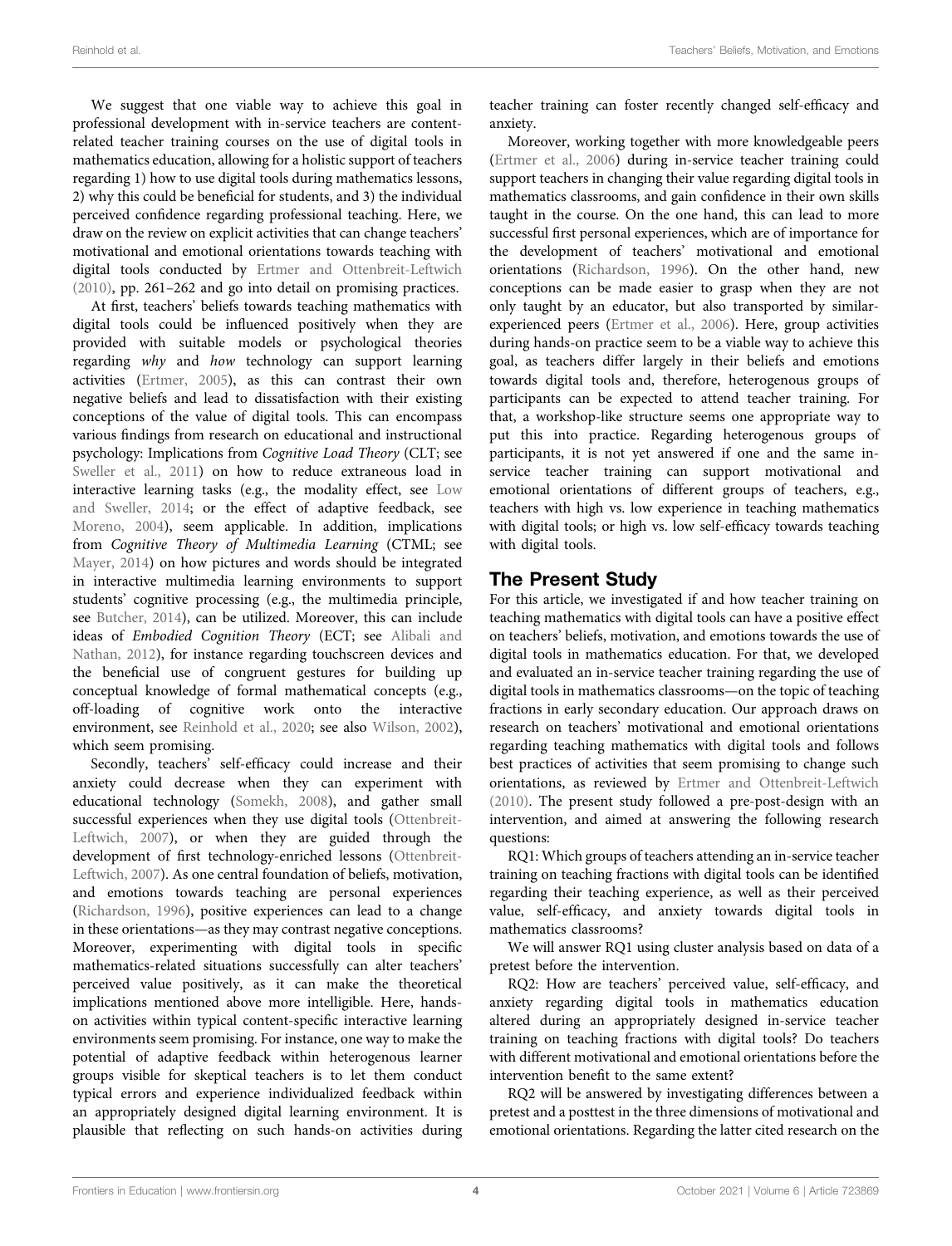development of teachers' motivational and emotional orientations, we assumed that both perceived value and selfefficacy should be increased by our intervention, while anxiety should be reduced. Following the idea that teachers could differ in their motivational and emotional orientations, we will analyze the effect of the intervention for each cluster of teachers separately.

## **METHODS**

#### Sample

A total of  $N = 83$  (35 female) in-service mathematics teachers from Antioquia, Colombia, took part in the study. The teachers were aged between 22 and 65 ( $M = 40.2$ ,  $SD = 10.5$ ) and had between 1 and 40 years of teaching experience  $(M = 12.5, SD =$ 9.6). They worked in public schools and developed mathematics teaching programs in different grades.

#### Instrument

Self-reports on teachers' motivational and emotional orientations regarding teaching mathematics with digital tools were assessed before the intervention (pretest) and after the intervention (posttest). The same instrument was used for both tests. It consisted of three dimensions, using four-point Likert scales (i.e., completely disagree, disagree, agree, completely agree), which were based on valid and reliable existing scales from the Programme for International Student Assessment (PISA) student and teacher survey ([OECD, 2013;](#page-11-31) see also [Mang et al., 2018\)](#page-11-32). The items were adapted for the assessment of motivational and emotional orientations regarding teaching with digital tools in mathematics classrooms.

The assessment of perceived Value of digital tools in mathematics classrooms combined different notions of beliefs mentioned in section [Value of Digital Tools in Mathematics](#page-2-0) [Classrooms](#page-2-0). It encompassed general attitudes towards technology integration into instruction ("It is important to me to use educational software in the classroom."), as well as specific questions regarding the use of multiple representations ("Using computer-based representations in mathematics lessons is important for me."). The scale consisted of six items and reached high to excellent scores for internal consistency in both the pretest and the posttest (Cronbach's  $\alpha_{pre} = 0.81$  and  $\alpha_{\text{post}} = 0.90$ ).

The assessment of perceived Self-efficacy regarding the teaching with digital tools contained questions regarding teachers' beliefs in their capabilities to facilitate adequate learning scenarios using technology enriched classroom practice—as described in section Self-Effi[cacy Regarding](#page-3-0) [Teaching With Digital Tools](#page-3-0). It encompassed beliefs regarding teaching ("When teaching with digital tools I even master the most difficult challenges."), evaluation ("My teaching with digital tools is evaluated positively."), and one's own continued learning success ("I quickly acquire new knowledge about teaching with digital tools."). The scale consisted of five items and reached acceptable scores for internal consistency (Cronbach's  $\alpha_{pre} = 0.75$ and  $\alpha_{\text{post}} = 0.73$ ).

As described in section [Anxiety Towards Teaching With](#page-3-1) [Digital Tools](#page-3-1), the assessment of perceived Anxiety towards teaching with digital tools contained questions regarding an ensemble of affective and emotional arousal in situations regarding teaching with digital tools. It encompassed negative emotional reactions when thinking about teaching with digital tools ("I worry about teaching poorly with digital tools."), as well as negative feelings arising in specific teachings situations ("I get very tense when I have to teach with digital media."). The scale consisted of five items and reached high scores for internal consistency (Cronbach's  $\alpha_{pre} = 0.86$  and  $\alpha_{post} = 0.82$ ).

#### Procedure

The teachers participated in a 4h teacher training (i.e., intervention) on the use of digital tools in mathematics classrooms conducted in small group workshop by the first author of this paper. The teacher training was designed along the conceptual ideas proposed above: it was held as a workshop using hands-on material on tablet PCs (i.e., iPads) and interactive discussion parts, encompassing explicit practices proposed by [Ertmer and Ottenbreit-Leftwich \(2010\)](#page-10-11) to positively alter teachers' motivational and emotional orientations towards teaching with digital tools. Three major topics were covered during the workshop: 1) A practical introduction to human cognitive architecture and instructional design relevant for using digital devices, i.e., CLT, CTML, ECT, adaptive task difficulty, and individual feedback in digital learning environments; 2) More general—noncontent related—implications from a recent meta-analysis for the beneficial use of digital tools in STEM-classrooms ([Hillmayr et al., 2020\)](#page-11-33); 3) An introduction to teaching basic fraction concepts while using tablet PCs with touchscreens and an appropriate learning environment—as a specific content. For the hands-on activities during the workshop, material and tasks from our project ALICE:fractions (see [Hoch et al., 2018;](#page-11-34) [Reinhold et al., 2020\)](#page-11-28) were used. Teachers were handed out a 32-pages printed booklet which held the content of the workshop—available online in Spanish ([Reinhold et al.,](#page-11-35) [2018](#page-11-35))—and were provided with a 12.4" iPad for taking part in the interactive tasks of the workshop.

The pretest was conducted before the intervention, the posttest was conducted immediately after the intervention. All teachers took part in the study on a voluntary basis and without reimbursement. They were informed about the purpose of the study and were asked for their informed consent. All participants that took part in the workshop also took part in the study.

## Data and Statistical Analyses

Data was processed and analyzed using R. Power analyses were conducted with G\*Power. To determine the Teacher orientations on teaching mathematics with digital tools via cluster analysis (RQ1), the following approach was used: At first, an explorative hierarchical clustering using Ward's method was conducted, utilizing standardized variables in the four dimensions teaching experience, value, self-efficacy, and anxiety, as described above. Ward's method allows for different stopping rules to determine the appropriate number of clusters. We used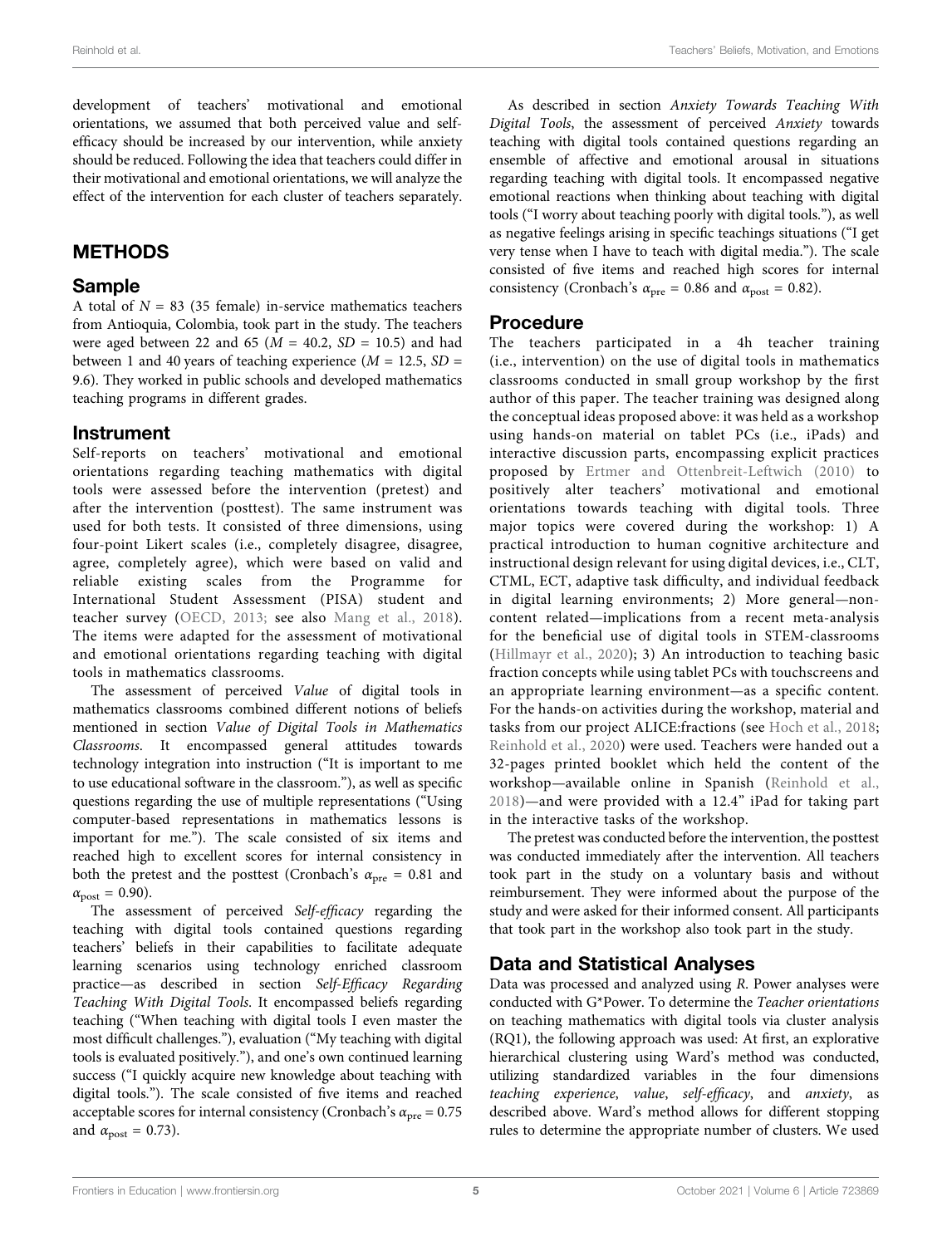<span id="page-6-0"></span>TABLE 1 | Teachers consent with statements in generic items of the three scales value, self-efficacy, and anxiety.

| Scale         | ltem                                                                                      | <b>Pretest</b> |      |      | <b>Posttest</b> |      |      |
|---------------|-------------------------------------------------------------------------------------------|----------------|------|------|-----------------|------|------|
|               |                                                                                           | Consent (%)    | М    | SD   | Consent (%)     | м    | SD   |
| Value         | Using computer-based representations in mathematics lessons is important for me           | 47.0           | 3.40 | 0.64 | 67.5            | 3.65 | 0.53 |
| Self-efficacy | When teaching with digital tools I even master the most difficult challenges              | 21.7           | 2.82 | 0.80 | 28.9            | 3.09 | 0.71 |
| Anxiety       | I often worry that it will be difficult for me to integrate digital tools into my lessons | 9.6            | 2.42 | 0.83 | 2.4             | 2.00 | 0.75 |

M = Mean; SD = Standard Deviation. Teachers giving consent with the statement, i.e., reporting "completely agree" or "agree", given in percent.

<span id="page-6-1"></span>

|              |  |  |  | <b>TABLE 2</b> Correlations between the four scales used for clustering, derived from |
|--------------|--|--|--|---------------------------------------------------------------------------------------|
| the pretest. |  |  |  |                                                                                       |

|                        |         | 2       | з       |      |
|------------------------|---------|---------|---------|------|
|                        |         |         |         |      |
| 1. Teaching Experience | 1.00    |         | -       |      |
| 2. Relevance           | 0.08    | 1.00    | -       |      |
| 3. Self-efficacy       | $-0.18$ | 0.29    | 1.00    |      |
| 4. Anxiety             | 0.06    | $-0.04$ | $-0.63$ | 1.00 |

Answers from all 83 teachers were considered. Statistically significant correlations (p < 0.01) are printed bold.

the R package NbClust [\(Charrad et al., 2014\)](#page-10-16), which applies 30 different state-of-the-art stopping rules and proposes the best number of clusters in respect of the different results. In a second step, we conducted k-means clustering with the same standardized variables in these four dimensions, referring to the appropriate number of clusters proposed in the first step—validating the results of the exploratory analysis gained in step 1 by allowing for 25 iterations of the k-means algorithm. Finally, the best partition of these 25 approaches was used as the final clustering scheme reported in this article. Only the pretest data was used for clustering. The effects of the intervention on teachers' beliefs and emotions towards digital tools in mathematics classrooms (RQ2) were analyzed using paired sample t-tests with pretest and posttest data for each teacher orientation (i.e., the resulting clusters), respectively.

## RESULTS

#### <span id="page-6-3"></span>Descriptive Analysis

Teachers perceived the value of teaching mathematics with digital tools rather high before the intervention. This can be illustrated referring to one generic item of this scale: 94% of the teachers stated that it is important for them to use computer-based forms of representations in mathematics lessons (see [Table 1](#page-6-0)). Teachers' self-efficacy regarding teaching with digital tools was placed in the upper thirds of the potential scale. A total of 63% of the teachers stated that they would even master the most difficult challenges when teaching with digital tools ([Table 1](#page-6-0)). Their perceived anxiety towards teaching with digital tools was placed in the lower thirds of the potential scale, however, two teachers reported the highest measurable anxiety within the given instrument. 45% of the teachers stated that they often worry that it would be difficult for them to integrate digital tools into their lessons ([Table 1](#page-6-0)).



<span id="page-6-2"></span>The correlations between the four scales used for clustering—derived from pretest data—are given in [Table 2](#page-6-1). Only two correlations were significant: There was a significant weak positive correlation between teachers' perceived value and their self-efficacy before the intervention,  $r(81) = 0.29$ ,  $p < 0.01$ : Higher value was linked to higher self-efficacy. Furthermore, there was a significant moderate negative correlation between their self-efficacy and their perceived anxiety,  $r(81) = -0.63$ ,  $p <$ 0.001: Higher self-efficacy was related to lower anxiety.

Female and male teachers reported comparable initial scores in all scales used for clustering: There was no significant difference in the teaching experience of female  $(M = 13.1,$  $SD = 10.3$  and male  $(M = 12.4, SD = 9.8)$  teachers,  $t(71.2) = 0.31$ ,  $p = 0.75$ . The difference in the perceived value of digital tools in mathematics classrooms—as reported before the intervention—between female ( $M = 3.52$ ,  $SD = 0.43$ ) and male  $(M = 3.44, SD = 0.40)$  teachers was also not significant,  $t(71.1) =$ 0.87,  $p = 0.39$ . Female teachers' self-efficacy towards teaching with digital tools ( $M = 2.97$ ,  $SD = 0.54$ ) did also not differ significantly from their male colleagues' ( $M = 3.07$ ,  $SD = 0.51$ ),  $t(70.5) = -0.79$ ,  $p = 0.43$ . Lastly, the difference in perceived anxiety towards teaching with digital tools between female ( $M = 2.09$ ,  $SD =$ 0.71) and male  $(M = 1.89, SD = 0.51)$  teachers was not significant,  $t(58.1) = 1.43$ ,  $p = 0.16$ . Regarding these results, we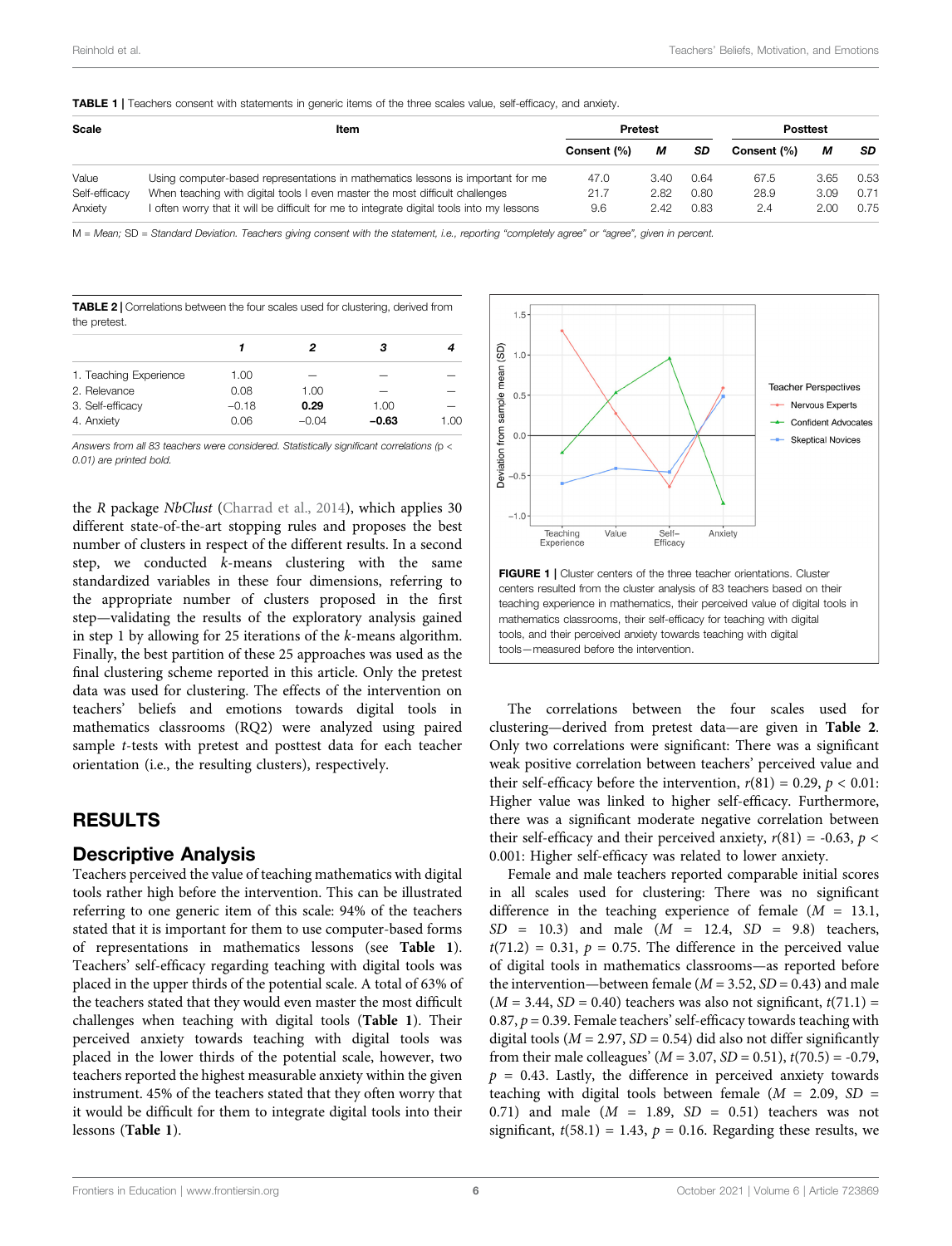|                                  | Range            |             | Nervous experts<br>$(n = 20)$ |           | <b>Confident advocates</b><br>$(n = 28)$ |           | <b>Skeptical novices</b><br>$(n = 35)$ |           |
|----------------------------------|------------------|-------------|-------------------------------|-----------|------------------------------------------|-----------|----------------------------------------|-----------|
|                                  | <b>Potential</b> | Actual      | М                             | <b>SD</b> | М                                        | <b>SD</b> | М                                      | <b>SD</b> |
| Teaching Experience <sup>a</sup> | -                | $1 - 40$    | 25.70                         | 7.38      | 10.71                                    | 7.39      | 6.94                                   | 5.40      |
| Value                            | $-4$             | $2.5 - 4.0$ | 3.57                          | 0.43      | 3.70                                     | 0.34      | 3.25                                   | 0.34      |
| Self-efficacy                    | 1–4              | $1.8 - 4.0$ | 2.71                          | 0.43      | 3.54                                     | 0.34      | 2.80                                   | 0.36      |
| Anxiety                          | $1 - 4$          | $1.0 - 4.0$ | 2.30                          | 0.66      | 1.42                                     | 0.40      | 2.24                                   | 0.37      |

<span id="page-7-0"></span>TABLE 3 | Teaching experience and pretest scores for the measures value, self-efficacy and anxiety, for the three teacher orientations identified via clustering.

n = Cluster size; M = Mean; SD = Standard Deviation.<br><sup>a</sup>Teaching experience is given in years.

consider female and male teachers in the sample as fairly comparable in terms of all dimensions used for the cluster analysis.

## Teacher orientations

We first analyzed which different groups of teachers attending the training program could be identified based on their beliefs, motivation, and emotions regarding digital tools in teaching mathematics (RQ1). Cluster analysis based on the four dimensions teaching experience, value, self-efficacy, and anxiety—measured in the pretest—revealed three teacher orientations (i.e., the clusters) towards teaching mathematics with digital tools. We describe those teacher orientations with regards to the total sample attending the in-service teacher training. To illustrate the description, cluster centers for the three teacher orientations are depicted in [Figure 1](#page-6-2).

Nervous experts ( $n = 20$ , red dots) had the highest teaching experience. They thought of digital tools as relevant for mathematics education. They reported the lowest self-efficacy and showed the highest anxiety towards teaching with digital tools.

Confident advocates ( $n = 28$ , green triangles) had average teaching experience. They thought of digital tools as most relevant for mathematics instruction. They reported the highest self-efficacy and the lowest anxiety towards the use of digital tools during classroom practice.

Skeptical novices ( $n = 35$ , blue squares) had the lowest teaching experience. They reported the lowest value in teaching mathematics with digital tools, below the average self-efficacy, and above the average anxiety towards the use of digital tools in teaching.

In addition to [Figure 1](#page-6-2), cluster centers (mean values and standard deviations) of all three teacher orientations for all four measures used for clustering are presented in [Table 3](#page-7-0).

## Effects of the Intervention

Furthermore, we were interested in how teachers' initial motivational and emotional orientations regarding teaching with digital tools in mathematics classrooms changed during the intervention (RQ2). We expected the intervention to have a positive effect on the perceived value and self-efficacy, and to result in lower anxiety towards teaching with digital tools. Teachers attending the in-service teacher training should report higher value, higher self-efficacy, and lower anxiety in the posttest compared to the pretest. The results reported

<span id="page-7-1"></span>TABLE 4 | Pretest and posttest scores of the nervous experts for the three measures value, self-efficacy and anxiety, and t-test for difference in means.

| <b>Nervous Experts</b> |    |      | <b>Pretest</b> |      | <b>Posttest</b> |            |      |
|------------------------|----|------|----------------|------|-----------------|------------|------|
|                        | n  | м    | SD             | м    | SD              |            | d    |
| Value                  | 20 | 3.57 | 0.43           | 3.75 | 0.39            | $-2.02$ ns |      |
| Self-efficacy          | 20 | 271  | 0.43           | 3.08 | 0.35            | $-3.56**$  | 0.80 |
| Anxiety                | 20 | 2.30 | 0.66           | 1.93 | 0.43            | $271*$     | 0.61 |

 $n = Cluster size$ ;  $M = Mean$ ;  $SD = Standard Deviation$ ;  $t = Paired$  t-test for difference in means;  $d = Cohen's d; ns = not significant (p > 0.05).$  $*p < 05$ ,  $*p < 01$ .

<span id="page-7-2"></span>TABLE 5 | Pretest and posttest scores of the confident advocates for the three measures value, self-efficacy and anxiety, and t-test for difference in means.

| <b>Confident Advocates</b> |    |      | <b>Pretest</b> |      | <b>Posttest</b> |                       |   |
|----------------------------|----|------|----------------|------|-----------------|-----------------------|---|
|                            | n  | м    | SD             | м    | SD              |                       | d |
| Value                      | 28 | 3.70 | 0.34           | 3.69 | 0.47            | 0.08 <sup>ns</sup>    |   |
| Self-efficacy              | 28 | 3.54 | 0.34           | 364  | 0.40            | $-1$ 25 <sup>ns</sup> | - |
| Anxiety                    | 28 | 142  | 0.40           | 1.32 | 0.39            | 1.49 $^{\text{ns}}$   |   |

 $n =$  Cluster size;  $M =$  Mean; SD = Standard Deviation;  $t =$  Paired t-test for difference in means;  $d = Cohen's d$ ; ns = not significant (p > 0.05).

hereafter show that this was partly true. In the following sections paired sample t-tests are reported, comparing teachers' value, self-efficacy, and anxiety before the intervention (pretest) and immediately after the intervention (posttest) for each teacher orientation, respectively. All observed medium and large effects yield more than 80% power.

#### Effects on the Nervous Experts

For the nervous experts, means and standard deviations in both pretest and posttest are reported in [Table 4](#page-7-1). Despite their reports of value increased by 0.18 points, this difference was not significant,  $t(19) = -2.02$ ,  $p = 0.06$ . Their self-efficacy increased by 0.37 points between the pretest and the posttest, resulting in a significant, large effect,  $t(19) = -3.56$ ,  $p < 0.01$ ,  $d = 0.80$ . Furthermore, their anxiety decreased significantly by 0.37 points between the two time points,  $t(19) = 2.71$ ,  $p < 0.05$ ,  $d =$ 0.61. These results suggest that nervous experts' confidence towards teaching with digital tools was improved during the intervention while their perceived value for the use of digital tools for mathematics education was not.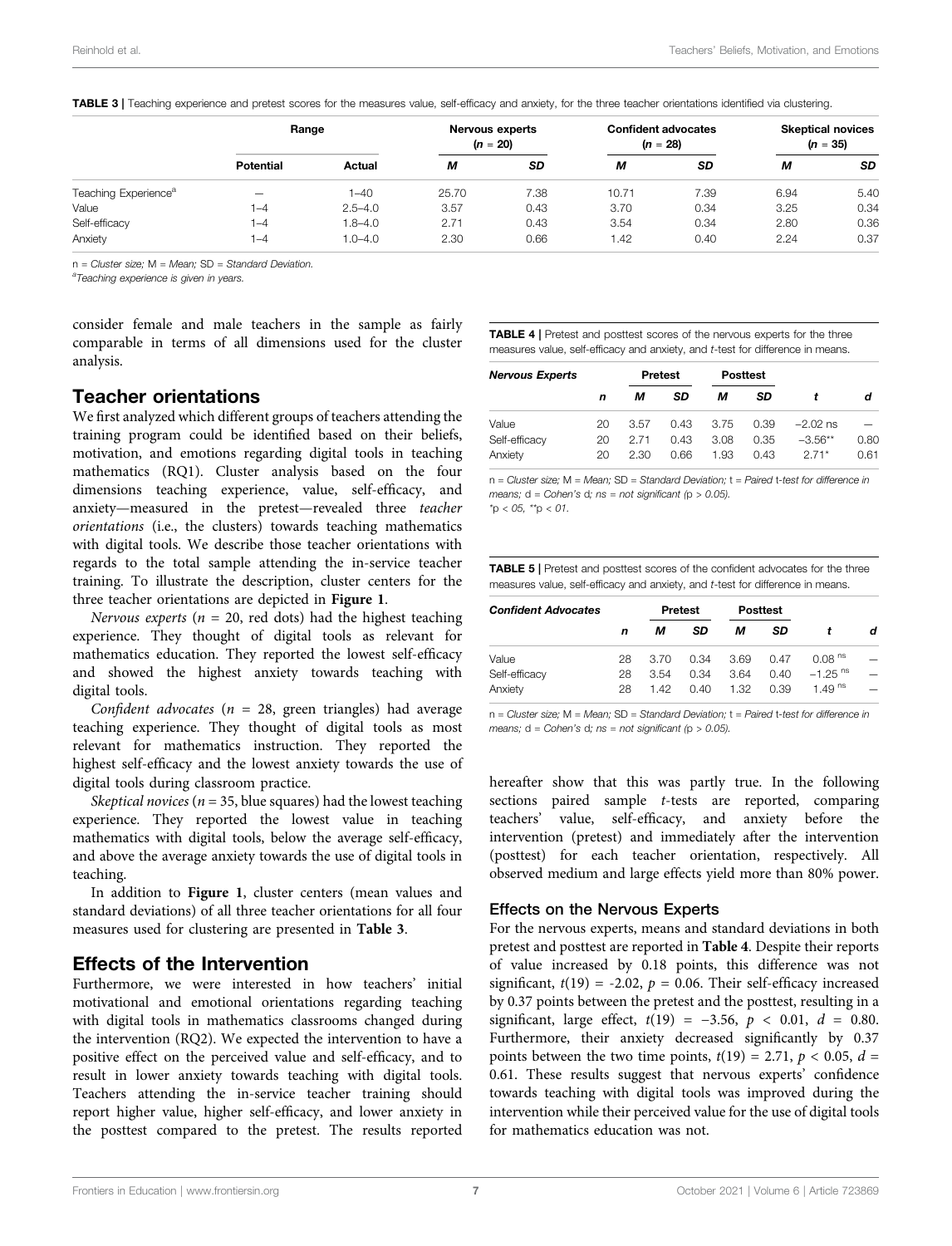<span id="page-8-0"></span>

| <b>TABLE 6</b>   Pretest and posttest scores of the skeptical novices for the three |
|-------------------------------------------------------------------------------------|
| measures value, self-efficacy and anxiety, and t-test for difference in means.      |

| <b>Skeptical Novices</b> |    | <b>Pretest</b> |      |      | <b>Posttest</b> |           |      |
|--------------------------|----|----------------|------|------|-----------------|-----------|------|
|                          | n  | м              | SD   | м    | SD              |           | d    |
| Value                    | 35 | 3.25           | 0.34 | 3.36 | 0.41            | $-2.18*$  | 0.37 |
| Self-efficacy            | 35 | 2.80           | 0.36 | 3.00 | 0.35            | $-3.14**$ | 0.53 |
| Anxiety                  | 35 | 2 24           | 0.37 | 2.10 | 0.32            | $2.95***$ | 0.50 |

 $n = Cluster size$ ;  $M = Mean$ ;  $SD = Standard Deviation$ ;  $t = Paired$  t-test for difference in means;  $d = Cohen's$  d.

 $*p < 05$ ,  $*p < 01$ .

#### Effects on the Confident Advocates

For the confident advocates, means and standard deviations in both pretest and posttest are reported in [Table 5](#page-7-2). The effect of the measurement point was neither significant for their reported value,  $t(27) = 0.08$ ,  $p = 0.94$ , self-efficacy  $t(27) = -1.25$ ,  $p = 0.22$ , nor anxiety,  $t(27) = 1.49$ ,  $p = 0.15$ . These results suggest that teachers with this teacher orientation did not alter their beliefs and their emotions towards teaching with digital tools in mathematics classrooms during the intervention.

#### Effects on the Skeptical Novices

For the skeptical novices, means and standard deviations in both pretest and posttest are reported in [Table 6](#page-8-0). There was a significant—albeit small—effect of the measurement point on the skeptical novices' reported value, resulting in an increase of 0.11 points,  $t(34) = -2.18$ ,  $p < 0.05$ ,  $d = 0.37$ . In addition, their selfefficacy increased significantly by 0.20 points,  $t(34) = -3.14$ ,  $p <$ 0.01,  $d = 0.53$ , and their anxiety decreased significantly between the two time points,  $t(34) = 2.95$ ,  $p < 0.01$ ,  $d = 0.50$ . Both effects can be considered medium-sized. These results suggest that skeptical novices' confidence towards the use of digital tools in the classroom was improved and that their perceived value of teaching mathematics with digital tools was enhanced during the intervention, simultaneously.

## **DISCUSSION**

In this article, we investigated if and how an in-service teacher training—i.e., a workshop on teaching basic fraction concepts in early secondary education with tablet PCs—can foster beliefs, motivation, and emotions towards the use of digital tools in mathematics education. In contrast to previous studies, we did not focus solely on teachers' perceived value of digital tools in mathematics education but integrated their self-efficacy and anxiety towards teaching with digital tools.

# Effects of the Intervention on Different Teacher Orientations

With regards to teachers' teaching experience, their perceived value of digital tools in mathematics classrooms, their self-efficacy regarding teaching with digital tools, and their anxiety towards teaching with digital tools, we were able to identify three different teacher orientations via cluster analysis on self-reported data, assessed before the intervention (RQ1): nervous experts, confident advocates, and skeptical novices. These three teacher orientations can be considered in line with previous studies on (mathematics) teachers' beliefs, motivation, and emotions towards the integration of technology into education (e.g., [Thurm, 2018\)](#page-11-18). However, it seems noteworthy that we did not find any impact of teachers' gender on their beliefs and emotions, which contributes to an ongoing debate based on diverse findings in previous studies (e.g., [Hermans et al., 2008](#page-11-14); [Koc, 2013\)](#page-11-11).

Regarding RQ2, this study sheds light on the complex interplay between teacher training and teachers' motivational and emotional orientations: The skeptical novices showed an alteration of their beliefs, motivation, and emotions in line with our hypotheses, as they showed a significant increase in value and self-efficacy, as well as a significant decrease in anxiety after the intervention. In addition, nervous experts' self-efficacy was increased, and their anxiety was decreased, while their perceived value did not change. Yet, confident advocates showed persistent beliefs and emotions that did not change during the teacher training. These findings suggest that teacher training regarding teaching mathematics with digital tools conceptualized as workshops with a focus on concrete handson activities (as proposed in section [Altering Teachers](#page-3-2)' [Motivation, Beliefs, and Emotions Regarding Teaching](#page-3-2) [Mathematics With Digital Tools](#page-3-2)) can yield a holistic support for teachers. Confident advocates did not change their beliefs, motivation, and emotions during the intervention, but it seems noteworthy that teachers within this cluster already showed the most promising orientations within the sample before the intervention: moderate teaching experience, high value and self-efficacy, combined with low anxiety. Therefore, strong effects on their motivational and emotional orientations should not be expected within the context of an in-service teacher training. Following [Ertmer et al. \(2006\)](#page-10-9), we rather suggest that their attendance in the course was of additional benefit for teachers from the other clusters, as those teachers were able to work together with more knowledgeable peers. In addition, it should be highlighted that confident advocates' motivational and emotional orientations towards teaching mathematics with digital tools did not worsen during the intervention—but remained very positive.

As especially teachers with low teaching experience in mathematics did benefit from the intervention, we suggest that such workshops should not only be used to design and develop in-service teacher training, but could also be integrated into student teacher education at university, covering essential aspects of teaching and learning with digital tools with a focus on the support of beliefs, motivation, and emotions. The proposed approach seems particularly suitable for integrating professional knowledge about how to use digital tools during mathematics education into existing subject-matter oriented curricula.

The results from this study suggest that hands-on practices and content-related examples of appropriate and promising use of technology could be specifically beneficial for teachers with rather unfavorable beliefs, motivation, and emotions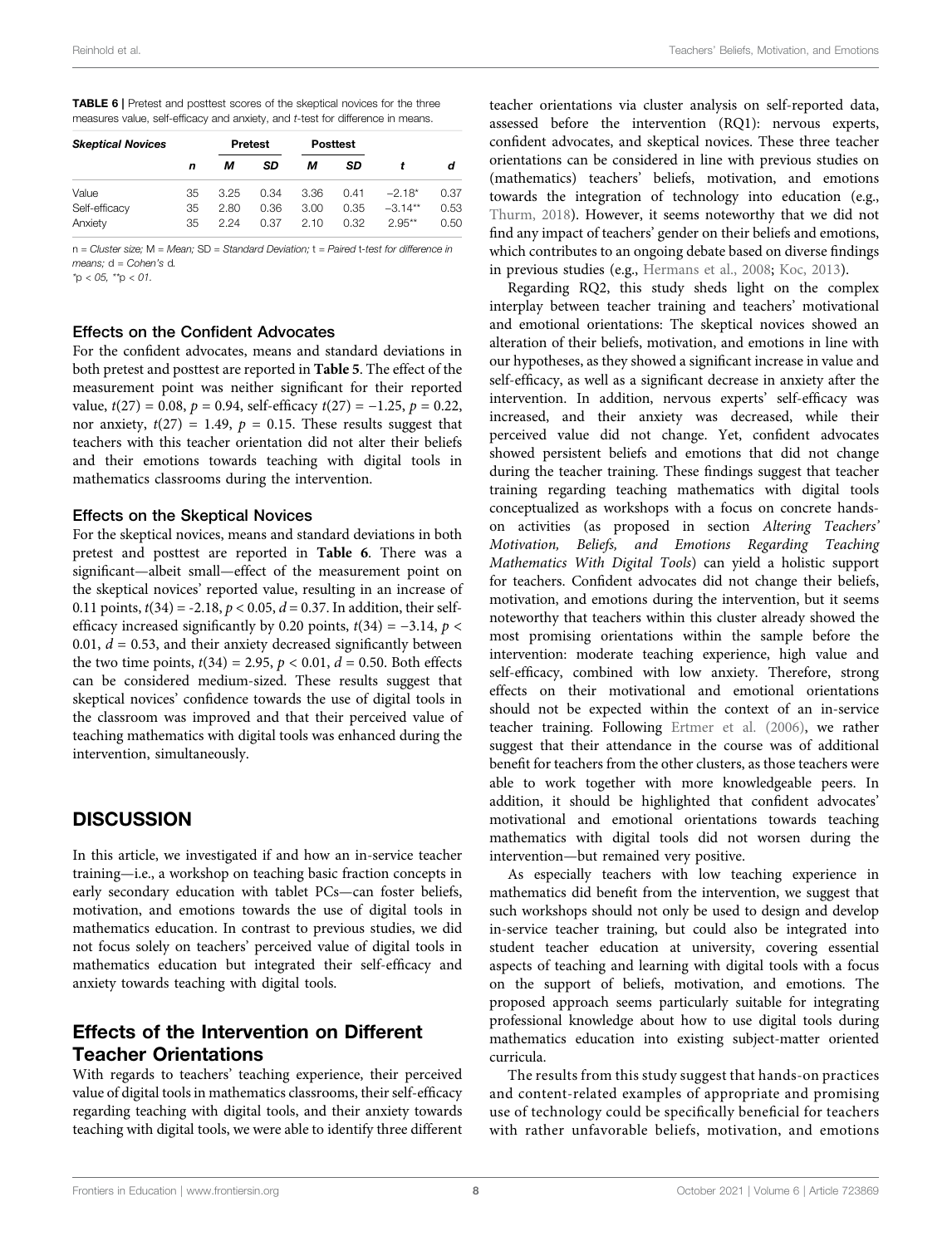regarding teaching and learning mathematics with digital tools. The intervention could be a suitable first step, helping those teachers to start overcoming rather persistent beliefs. This promotes workshop-like structures for in-service teacher training on digital tools.

## Application in Other Domains

Within our study we focused on digital tools in mathematics education and investigated a rather specific sample of mathematics teachers. Yet, technology integration is growing in all subjects across STEM education, and we think of teachers' motivational and emotional orientations—i.e., value, self-efficacy, and anxiety—to be likely to transfer to other STEM subjects. Consequently, we believe that fostering beliefs, motivation, and emotions towards digital tools in educational contexts is a task for STEM teacher education in general.

Our guidelines for designing the intervention attempted to address these variables. Here again, the general principles behind it (i.e., intelligible presentation of theory and evidence, content-related structure, hands-on activities, peer work, experiencing immediate success; see section [Altering](#page-3-2) Teachers' [Motivation, Beliefs, and Emotions Regarding](#page-3-2) [Teaching Mathematics With Digital Tools](#page-3-2)) should be transferable to other STEM subjects. Moreover, teachers' motivational and emotional orientations are not only important within the integration of technology into classroom practice, but for teachers' professional competence in general. Here, we think that one important conclusion that can be drawn from our study is that those (non-cognitive) characteristics can be altered positively within appropriately designed teacher training programs. This opens up new possible goals for teacher training regarding the noncognitive dimension of professional teaching competence.

## Limitations and Questions for Further Research

We rely on a rather small sample of mathematics teachers. Further clarification seems necessary whether the reported clusters are specific for those teachers only, or if they reflect general mindsets and orientations of teachers towards digital tools in mathematics classrooms. Here, studies with larger sample sizes seem to be an appropriate next step. However, it is noteworthy that although the sample can be considered rather small, it considered of a variety of in-service teachers with different teaching experience—which seems of importance since most studies regarding teaching mathematics with digital tools that report larger samples utilize student teachers, and not in-service teachers (who may already hold rather persistent beliefs about teaching mathematics based on their own experience). In addition, all conducted statistical analyses could be performed with adequate statistical power based on the present sample.

The reported intervention took 4 hours, which could be seen as a rather short time to alter beliefs, motivation, and emotions—well established on the basis of personal experience. Even though we found the assumed alterations of motivational and emotional orientations during the intervention to be significant for some teacher orientations, future studies should address the question whether immediate changes are persistent for some time after the intervention. Furthermore, it should be asked whether teachers' change of beliefs, motivation, and emotions are related to changes in their classroom practice and the integration of technology into their mathematics lessons. Here, controlled longitudinal studies with longer and more frequent interventions seem appropriate.

One issue that should be mentioned is that we rely on a description of the clusters according to the observed sample. Therefore, it seems noteworthy to call attention to the descriptive analysis of the data, given in section [Descriptive](#page-6-3) [analysis](#page-6-3). The perceived value of digital tools for mathematics education was generally high for teachers within the sample with teachers' answers being placed exclusively in the upper half of the potential scale, even before the intervention. This can open up several starting points for further research, among them the question whether voluntary in-service teacher training on how to use digital tools in mathematics classrooms is really embraced by a target group of teachers, for whom they seem most necessary and promising as made evident during the global Covid-19 pandemic and the situation of a crisis-driven digitalization of most parts of the educational systems worldwide. If not, it should be considered to make those trainings a mandatory part of teacher education programs during university education as proposed above to reach out to a larger variety of student teachers, and to counteract a possible selection of teachers due to voluntary programs.

Regarding the design of our study, we only focused on intervention effects on a level of teaching-related motivational and emotional orientations but did not comprise the cognitive dimension of teacher professional knowledge. Here, the TPACK framework ([Mishra and](#page-11-36) [Koehler, 2006](#page-11-36); [Koehler and Mishra, 2009\)](#page-11-37) offers a feasible guideline for integrating digital tools into teacher education ([Khan, 2014](#page-11-38)): it conceptualizes additional professional knowledge necessary for teachers to appropriately integrate digital tools into classroom scenarios as technological pedagogical content knowledge (TPACK). The TPACK framework draws on the conceptualization of teachers' professional knowledge by [Shulman \(1986\),](#page-11-39) which has become of interest in research on mathematics teacher education ([Kunter et al., 2013\)](#page-11-40). It offers a theoretical perspective for further studies, which could look for possible interrelations of effects on a cognitive and a noncognitive (motivational and emotional) level of teacher characteristics. Although there is still a need for research on teacher education and professional development courses, the fruitfulness of in-service teacher training on digital tools in classroom practice is supported by findings in a recent meta-analysis which made the positive effect of teacher training regarding technology in education on students' outcome in technology-enriched STEM classrooms visible ([Hillmayr et al., 2020](#page-11-33)).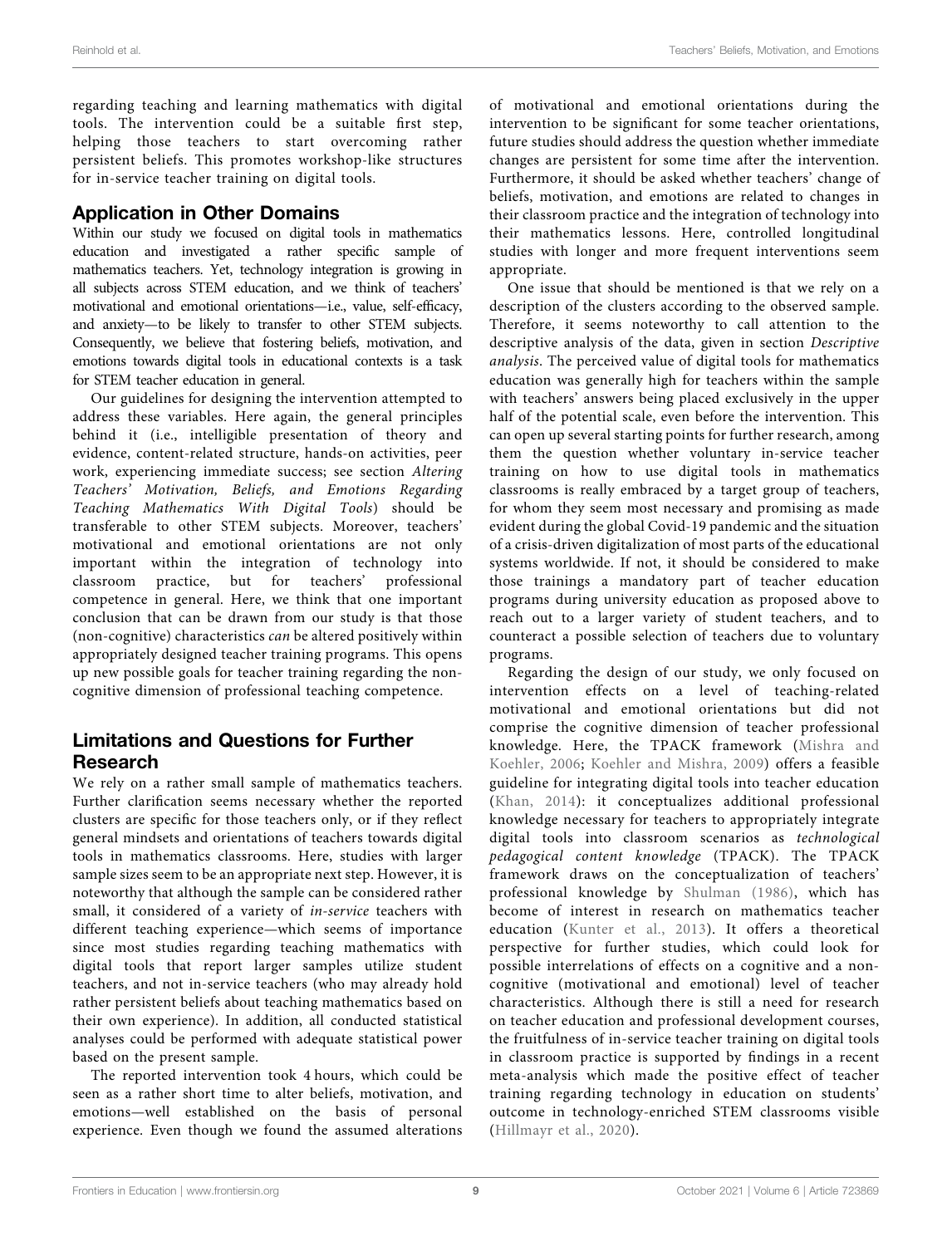## **CONCLUSION**

Teacher training on technology and digital tools in mathematics classrooms should seek to positively alter teachers' motivational and emotional orientations regarding digital tools in mathematics education. Our proposed approach for workshop-based teacher development courses has shown to be beneficial for teachers who show less-promising orientations before an intervention and to not be adverse for teachers showing most-promising orientations. Our study shows that beliefs, motivation, and emotions can be utilized to distinguish between different orientations of in-service teachers. Our intervention further illustrates that these orientations can be successfully fostered and that individual differences exist in the effect and success of the intervention. We argue that these are important steps in understanding the role of teachers' motivational and emotional orientations in the implementation of digital tools in mathematics education.

## DATA AVAILABILITY STATEMENT

The raw data supporting the conclusions of this article will be made available by the authors, without undue reservation.

## ETHICS STATEMENT

Ethical review and approval was not required for the study on human participants in accordance with the local legislation and institutional requirements. The patients/participants provided their written informed consent to participate in this study.

## **REFERENCES**

- <span id="page-10-15"></span>Alibali, M. W., and Nathan, M. J. (2012). Embodiment in Mathematics Teaching and Learning: Evidence from Learners' and Teachers' Gestures. J. Learn. Sci. 21, 247–286. doi:[10.1080/10508406.2011.611446](https://doi.org/10.1080/10508406.2011.611446)
- <span id="page-10-12"></span>Bandura, A. (1997). Self-efficacy: The Exercise of Control. New York: Freeman.
- <span id="page-10-0"></span>Baumert, J., and Kunter, M. (2013). "The COACTIV Model of Teachers' Professional Competence," in Cognitive Activation in the Mathematics Classroom and Professional Competence of Teachers. Editors M. Kunter, J. Baumert, W. Blum, U. Klusmann, S. Krauss, and M. Neubrand (Boston, MA: Springer US), 25–48. doi[:10.1007/978-1-4614-5149-5\\_2](https://doi.org/10.1007/978-1-4614-5149-5_2)
- <span id="page-10-1"></span>Borg, M. (2001). Key Concepts in ELT. Teachers' Beliefs. ELT J. 55, 186–188. doi:[10.1093/eltj/55.2.186](https://doi.org/10.1093/eltj/55.2.186)
- <span id="page-10-3"></span>Bretscher, N. (2014). "Exploring the Quantitative and Qualitative Gap between Expectation and Implementation: A Survey of English Mathematics Teachers' Uses of ICT," in The Mathematics Teacher in the Digital Era. Editors A. Clark-Wilson, O. Robutti, and N. Sinclair (Dordrecht: Springer Netherlands), 43–70. doi:[10.1007/978-94-007-4638-1\\_3](https://doi.org/10.1007/978-94-007-4638-1_3)
- <span id="page-10-14"></span>Butcher, K. R. (2014). "The Multimedia Principle," in The Cambridge Handbook of Multimedia Learning. Editor R. E. Mayer (New York: Cambridge University Press), 174–205. doi[:10.1017/CBO9781139547369.010](https://doi.org/10.1017/CBO9781139547369.010)
- <span id="page-10-16"></span>Charrad, M., Ghazzali, N., Boiteau, V., and Niknafs, A. (2014). NbClust: AnRPackage for Determining the Relevant Number of Clusters in a Data Set. J. Stat. Soft. 61, 1–36. doi[:10.18637/jss.v061.i06](https://doi.org/10.18637/jss.v061.i06)
- <span id="page-10-4"></span>Chen, C.-H. (2008). Why Do Teachers Not Practice what They Believe Regarding Technology Integration?. J. Educ. Res. 102, 65–75. doi:[10.3200/](https://doi.org/10.3200/JOER.102.1.65-75) [JOER.102.1.65-75](https://doi.org/10.3200/JOER.102.1.65-75)

## AUTHOR CONTRIBUTIONS

Conceptualization: FR; Methodology: FR and AS; Validation: FR, AS, ZF-C, and KR; Formal analysis: FR; Investigation: FR and ZF-C; Resources: FR and KR; Data Curation: FR; Writing - Original Draft: FR and AS; Writing - Review and Editing: FR, AS, ZF-C, and KR; Visualization: FR and AS; Project administration: FR and KR; Funding acquisition: FR, ZF-C, and KR.

## FUNDING

This work is part of a cooperation between the TUM School of Education (Germany), the Secretaría de Educación de Medellín (Colombia), and the Universidad de Antioquia (Colombia). It was funded by the Heinz Nixdorf Foundation, the Siemens Foundation, and the Deutsches Museum. The open-access publication was funded within a Scholarship for postdoctoral researchers by the Daimler and Benz Foundation given to FR. The funding authorities did not provide support for the preparation of the article, in study design, in the collection, analysis and interpretation of data, in the writing of the report, and in the decision to submit the article for publication.

## ACKNOWLEDGMENTS

Software used in this study was developed in the "ALICE: fractions" project. We want to thank Stefan Hoch, Bernhard Werner and Jürgen Richter-Gebert for their great contribution to the project. We want to thank all teachers for taking part in the study.

- <span id="page-10-10"></span>Cheon, J., Song, J., Jones, D. R., and Nam, K. (2010). Influencing Preservice Teachers' Intention to Adopt Web 2.0 Services. J. Digital Learn. Teach. Educ. 27, 53–64. doi:[10.1080/21532974.2010.10784658](https://doi.org/10.1080/21532974.2010.10784658)
- <span id="page-10-5"></span>Cross Francis, D. I. (2015). Dispelling the Notion of Inconsistencies in Teachers' Mathematics Beliefs and Practices: A 3-year Case Study. J. Math. Teach. Educ. 18, 173–201. doi[:10.1007/s10857-014-9276-5](https://doi.org/10.1007/s10857-014-9276-5)
- <span id="page-10-6"></span>Dewey, B. L., Singletary, T. J., and Kinzel, M. T. (2009). Graphing Calculator Use in Algebra Teaching. Sch. Sci. Maths. 109, 383–393. doi:[10.1111/j.1949-](https://doi.org/10.1111/j.1949-8594.2009.tb17869.x) [8594.2009.tb17869.x](https://doi.org/10.1111/j.1949-8594.2009.tb17869.x)
- <span id="page-10-7"></span>Drijvers, P., Doorman, M., Boon, P., Reed, H., and Gravemeijer, K. (2010). The Teacher and the Tool: Instrumental Orchestrations in the Technology-Rich Mathematics Classroom. Educ. Stud. Math. 75, 213–234. doi[:10.1007/s10649-](https://doi.org/10.1007/s10649-010-9254-5) [010-9254-5](https://doi.org/10.1007/s10649-010-9254-5)
- <span id="page-10-11"></span>Ertmer, P. A., and Ottenbreit-Leftwich, A. T. (2010). Teacher Technology Change. J. Res. Technol. Educ. 42, 255–284. doi:[10.1080/](https://doi.org/10.1080/15391523.2010.10782551) [15391523.2010.10782551](https://doi.org/10.1080/15391523.2010.10782551)
- <span id="page-10-9"></span>Ertmer, P. A., Ottenbreit-Leftwich, A., and York, C. S. (2006). Exemplary Technology-Using Teachers: Perceptions of Factors Influencing success. J. Comput. Teach. Educ. 23, 55–61. doi[:10.1080/10402454.2006.10784561](https://doi.org/10.1080/10402454.2006.10784561)
- <span id="page-10-8"></span>Ertmer, P. A. (2005). Teacher Pedagogical Beliefs: The Final Frontier in Our Quest for Technology Integration? Educ. Technol. Res. Develop. 53, 25–39. doi[:10.1007/BF02504683](https://doi.org/10.1007/BF02504683)
- <span id="page-10-2"></span>Frenzel, A. C. (2014). "Teacher Emotions," in International Handbook of Emotions in Education. Editors R. Pekrun and L. Linnenbrink-Garcia (New York: Routledge), 494–519.
- <span id="page-10-13"></span>Grootenboer, P. (2008). Mathematical Belief Change in Prospective Primary Teachers. J. Math. Teach. Educ. 11, 479–497. doi:[10.1007/s10857-008-](https://doi.org/10.1007/s10857-008-9084-x) [9084-x](https://doi.org/10.1007/s10857-008-9084-x)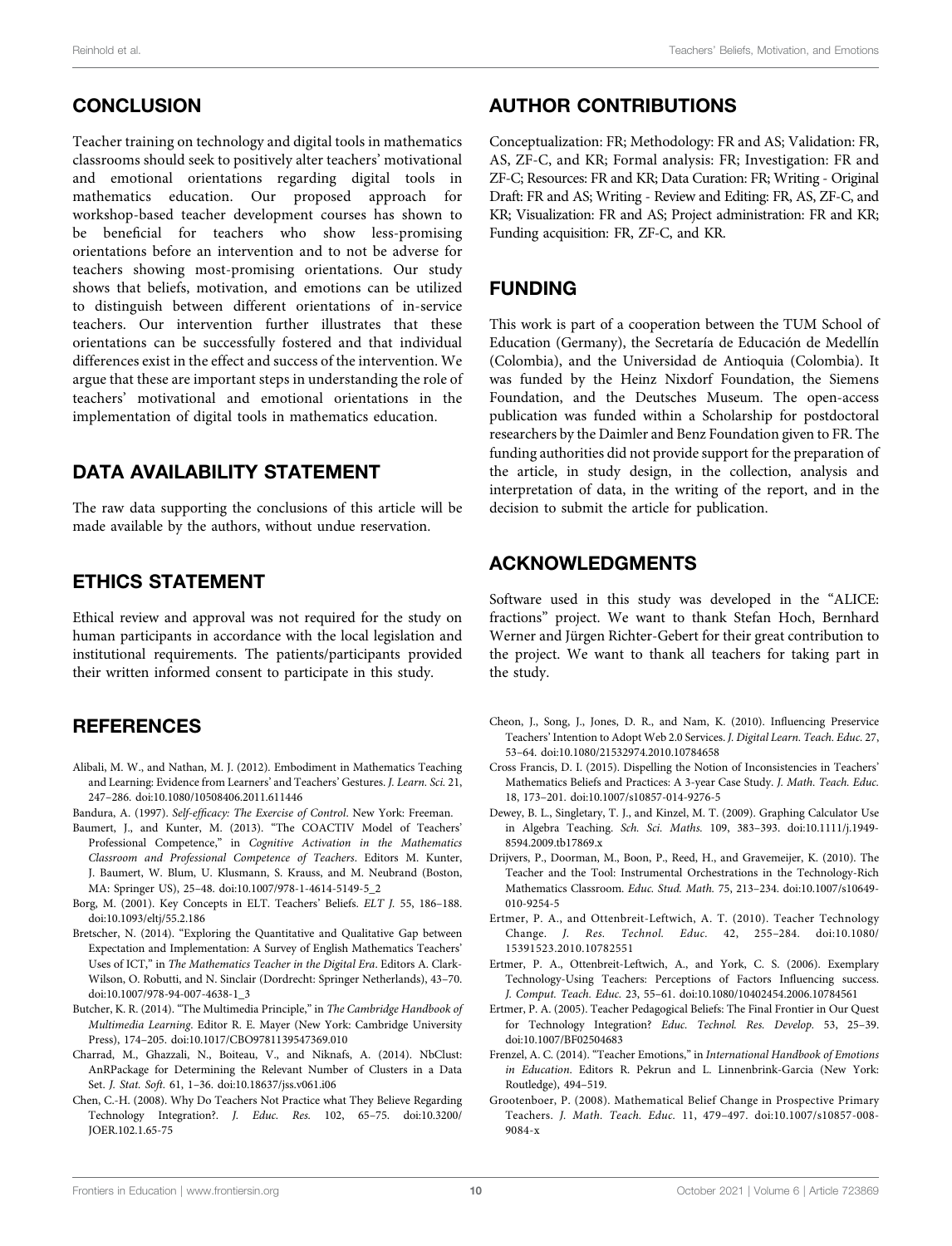- <span id="page-11-5"></span>Hannula, M. S., Di Martino, P., Pantziara, M., Zhang, Q., Morselli, F., Heyd-Metzuyanim, E., et al. (2016). "Attitudes, Beliefs, Motivation and Identity in Mathematics Education," in An Overview of the Field and Future Directions (Hamburg: Springer Open). doi[:10.1007/978-3-319-32811-9](https://doi.org/10.1007/978-3-319-32811-9)
- <span id="page-11-14"></span>Hermans, R., Tondeur, J., van Braak, J., and Valcke, M. (2008). The Impact of Primary School Teachers' Educational Beliefs on the Classroom Use of Computers. Comput. Educ. 51, 1499–1509. doi:[10.1016/](https://doi.org/10.1016/j.compedu.2008.02.001) [j.compedu.2008.02.001](https://doi.org/10.1016/j.compedu.2008.02.001)
- <span id="page-11-33"></span>Hillmayr, D., Ziernwald, L., Reinhold, F., Hofer, S. I., and Reiss, K. M. (2020). The Potential of Digital Tools to Enhance Mathematics and Science Learning in Secondary Schools: A Context-Specific Meta-Analysis. Comput. Educ. 153, 103897. doi[:10.1016/j.compedu.2020.103897](https://doi.org/10.1016/j.compedu.2020.103897)
- <span id="page-11-34"></span>Hoch, S., Reinhold, F., Werner, B., Reiss, K., and Richter-Gebert, J. (2018). Fractions. Getting in Touch with Rational Numbers [Web Version]. Munich, Germany: Technical University of Munich. Available at: [https://alice.edu.tum.](https://alice.edu.tum.de/) [de/.](https://alice.edu.tum.de/) (Accessed July 29, 2020).
- <span id="page-11-0"></span>Hooft Graafland, J. (2018). New Technologies and 21st century Children: Recent Trends and Outcomes. Paris: OECD Publishing. doi:[10.1787/e071a505-en](https://doi.org/10.1787/e071a505-en)
- <span id="page-11-8"></span>Ifenthaler, D., and Schweinbenz, V. (2013). The Acceptance of Tablet-PCs in Classroom Instruction: The Teachers' Perspectives. Comput. Hum. Behav. 29, 525–534. doi:[10.1016/j.chb.2012.11.004](https://doi.org/10.1016/j.chb.2012.11.004)
- <span id="page-11-2"></span>Kagan, D. M. (1992). Implication of Research on Teacher Belief. Educ. Psychol. 27, 65–90. doi:[10.1207/s15326985ep2701\\_6](https://doi.org/10.1207/s15326985ep2701_6)
- <span id="page-11-38"></span>Khan, S. H. (2014). A Model for Integrating ICT into Teacher Training Programs in Bangladesh Based on TPCK. Int. J. Educ. Develop. using ICT 10, 21–31.
- <span id="page-11-10"></span>Kim, C., Kim, M. K., Lee, C., Spector, J. M., and DeMeester, K. (2013). Teacher Beliefs and Technology Integration. Teach. Teach. Educ. 29, 76–85. doi:[10.1016/](https://doi.org/10.1016/j.tate.2012.08.005) [j.tate.2012.08.005](https://doi.org/10.1016/j.tate.2012.08.005)
- <span id="page-11-9"></span>Klinger, M., Thurm, D., Itsios, C., and Peters-Dasdemir, J. (2018). "Technology-Related Beliefs and the Mathematics Classroom: Development of a Measurement Instrument for Pre-Service and In-Service Teachers," in Views and Beliefs in Mathematics Education. Editors B. Rott, G. Törner, J. Peters-Dasdemir, A. Möller, and S. Safrudiannur (Cham: Springer International Publishing), 233–244. doi[:10.1007/978-3-030-01273-1\\_21](https://doi.org/10.1007/978-3-030-01273-1_21)
- <span id="page-11-11"></span>Koc, M. (2013). Student Teachers' Conceptions of Technology: A Metaphor Analysis. Comput. Educ. 68, 1–8. doi[:10.1016/j.compedu.2013.04.024](https://doi.org/10.1016/j.compedu.2013.04.024)
- <span id="page-11-37"></span>Koehler, M. J., and Mishra, P. (2009). What Is Technological Pedagogical Content Knowledge? Contemp. Issues Technol. Teach. Educ. 9 (1), 60–70.
- <span id="page-11-23"></span>Lehtinen, E., Hakkarainen, K., and Palonen, T. (2014). "Understanding Learning for the Professions: How Theories of Learning Explain Coping with Rapid Change," in International Handbook of Research in Professional and Practice-Based Learning. Editors S. Billett, C. Harteis, and H. Gruber (Dordrecht: Springer), 199–224. doi[:10.1007/978-94-017-8902-8\\_8](https://doi.org/10.1007/978-94-017-8902-8_8)
- <span id="page-11-21"></span>Liljedahl, P. (2011). The Theory of Conceptual Change as a Theory for Changing Conceptions. Nordic Stud. Maths. Educ. 16, 101–124.
- <span id="page-11-25"></span>Low, R., and Sweller, J. (2014). "The Modality Principle in Multimedia Learning," in The Cambridge Handbook of Multimedia Learning. Editor R. E. Mayer (New York: Cambridge University Press), 227–246. doi:[10.1017/](https://doi.org/10.1017/CBO9781139547369.012) [CBO9781139547369.012](https://doi.org/10.1017/CBO9781139547369.012)
- <span id="page-11-32"></span>Mang, J., Ustjanzew, N., Schiepe-Tiska, A., Prenzel, M., Sälzer, C., Müller, K., et al. (2018). PISA 2012 Skalenhandbuch. Dokumentation der Erhebungsinstrumente. Münster, Germany: Waxmann.
- <span id="page-11-27"></span>Mayer, R. E. (2014). "Cognitive Theory of Multimedia Learning," in The Cambridge Handbook of Multimedia Learning. Editor R. E. Mayer (New York: Cambridge University Press), 43–71. doi:[10.1017/](https://doi.org/10.1017/CBO9781139547369.005) [CBO9781139547369.005](https://doi.org/10.1017/CBO9781139547369.005)
- <span id="page-11-4"></span>McLeod, D. B. (1989). "Beliefs, Attitudes, and Emotions: New Views of Affect in Mathematics Education," in Affect and Mathematical Problem Solving. Editors D. B. McLeod and V. M. Adams (New York, NY: Springer New York), 245–258. doi:[10.1007/978-1-4612-3614-6\\_17](https://doi.org/10.1007/978-1-4612-3614-6_17)
- <span id="page-11-36"></span>Mishra, P., and Koehler, M. J. (2006). Technological Pedagogical Content Knowledge: A Framework for Teacher Knowledge. Teach. Coll. Rec. 108, 1017–1054. doi[:10.1111/j.1467-9620.2006.00684.x](https://doi.org/10.1111/j.1467-9620.2006.00684.x)
- <span id="page-11-40"></span>M. Kunter, J. Baumert, W. Blum, U. Klusmann, S. Krauss, and M. Neubrand (2013). Cognitive Activation in the Mathematics Classroom and Professional Competence of Teachers. (Boston, MA: Springer US). doi:[10.1007/978-1-4614-](https://doi.org/10.1007/978-1-4614-5149-5) [5149-5](https://doi.org/10.1007/978-1-4614-5149-5)
- <span id="page-11-26"></span>Moreno, R. (2004). Decreasing Cognitive Load for Novice Students: Effects of Explanatory versus Corrective Feedback in Discovery-Based Multimedia. Instructional Sci. 32, 99–113. doi[:10.1023/b:truc.0000021811.66966.1d](https://doi.org/10.1023/b:truc.0000021811.66966.1d)
- <span id="page-11-16"></span>Najdabbasi, N., and Pedaste, M. (2014). "Integration of Technology into Classrooms: Role of Knowledge and Teacher Beliefs," in HCI International 2014 - Posters' Extended Abstracts. Editor C. Stephanidis (Cham: Springer International Publishing), 117–122. doi:[10.1007/978-3-319-07854-0\\_21](https://doi.org/10.1007/978-3-319-07854-0_21)
- <span id="page-11-31"></span>OECD (2013). PISA 2012. Assessment and Analytical Framework. Paris: OECD Publishing. doi[:10.1787/9789264190511-en](https://doi.org/10.1787/9789264190511-en)
- <span id="page-11-1"></span>OECD (2018)."The Future of Education and Skills: Education 2030,"in The Future We Want (Paris: OECD Publishing).
- <span id="page-11-30"></span>Ottenbreit-Leftwich, A. T. (2007). Expert Technology-Using Teachers: Visions, Strategies, and Development. West Lafayette: Purdue University.
- <span id="page-11-15"></span>Ottenbreit-Leftwich, A. T., Glazewski, K. D., Newby, T. J., and Ertmer, P. A. (2010). Teacher Value Beliefs Associated with Using Technology: Addressing Professional and Student Needs. Comput. Educ. 55, 1321–1335. doi[:10.1016/](https://doi.org/10.1016/j.compedu.2010.06.002) [j.compedu.2010.06.002](https://doi.org/10.1016/j.compedu.2010.06.002)
- <span id="page-11-3"></span>Pajares, M. F. (1992). Teachers' Beliefs and Educational Research: Cleaning up a Messy Construct. Rev. Educ. Res. 62, 307–332. doi[:10.3102/00346543062003307](https://doi.org/10.3102/00346543062003307)
- <span id="page-11-20"></span>Perkmen, S., Antonenko, P., and Caracuel, A. (2016). Validating a Measure of Teacher Intentions to Integrate Technology in Education in Turkey, Spain and the USA. J. Technol. Teach. Educ. 24, 215–241.
- <span id="page-11-12"></span>Pierce, R., Ball, L., and Stacey, K. (2009). Is it Worth Using Cas for Symbolic Algebra Manipulation in the Middle Secondary Years? Some Teachers' Views. Int. J. Sci. Math. Educ. 7, 1149–1172. doi:[10.1007/s10763-009-9160-4](https://doi.org/10.1007/s10763-009-9160-4)
- <span id="page-11-19"></span>Piper, D. (2003). "The Relationship between Leadership, Self-Efficacy, Computer Experience, Attitudes, and Teachers' Implementation of Computers in the Classroom," in Proceedings of the Society for Information Technology in Teacher Education. Editors C. Crawford, D. Willis, R. Carlsen, I. Gibson, K. McFerrin, and J. Price (Chesapeake, VA: AACE)).
- <span id="page-11-35"></span>Reinhold, F., Hoch, S., Werner, B., Richter-Gebert, J., and Reiss, K. (2018). El uso de los medios digitales en las clases de matemáticas. Taller de matemáticas. Versión en español. Munich, Germany: Technical University of Munich. doi:[10.14459/](https://doi.org/10.14459/2018md1462084) [2018md1462084](https://doi.org/10.14459/2018md1462084)
- <span id="page-11-28"></span>Reinhold, F., Hoch, S., Werner, B., Richter-Gebert, J., and Reiss, K. (2020). Learning Fractions with and without Educational Technology: What Matters for High-Achieving and Low-Achieving Students?. Learn. Instruction 65, 101264. doi:[10.1016/j.learninstruc.2019.101264](https://doi.org/10.1016/j.learninstruc.2019.101264)
- <span id="page-11-22"></span>Richardson, V. (1996). "The Role of Attitudes and Beliefs in Learning to Teach," in Handbook of Research on Teacher Education. Editor J. Sikula (New York: Macmillan), 102–119.
- <span id="page-11-39"></span>Shulman, L. S. (1986). Those Who Understand: Knowledge Growth in Teaching. Educ. Res. 15, 4–14. doi[:10.2307/1175860](https://doi.org/10.2307/1175860)
- <span id="page-11-6"></span>Shuman, V., and Scherer, K. R. (2014). "Concepts and Structures of Emotions," in International Handbook of Emotions in Education. Editors R. Pekrun and L. Linnenbrink-Garcia (New York: Routledge), 13–35.
- <span id="page-11-29"></span>Somekh, B. (2008). "Factors Affecting Teachers' Pedagogical Adoption of ICT," in International Handbook of Information Technology in Primary and Secondary Education. Editors J. Voogt and G. Knezek (Boston, MA: Springer), 449–460. doi[:10.1007/978-0-387-73315-9\\_27](https://doi.org/10.1007/978-0-387-73315-9_27)
- <span id="page-11-24"></span>Sweller, J., Ayres, P., and Kalyuga, S. (2011). Cognitive Load Theory. New York: Springer. doi:[10.1007/978-1-4419-8126-4](https://doi.org/10.1007/978-1-4419-8126-4)
- <span id="page-11-7"></span>Teo, T. (2011). Factors Influencing Teachers' Intention to Use Technology: Model Development and Test. Comput. Educ. 57, 2432–2440. doi[:10.1016/](https://doi.org/10.1016/j.compedu.2011.06.008) [j.compedu.2011.06.008](https://doi.org/10.1016/j.compedu.2011.06.008)
- <span id="page-11-17"></span>Thomas, M. O. J., and Palmer, J. M. (2014). "Teaching with Digital Technology: Obstacles and Opportunities," in The Mathematics Teacher in the Digital Era Mathematics Education in the Digital Era. Editors A. Clark-Wilson, O. Robutti, and N. Sinclair (Dordrecht: Springer Netherlands), 71–89. doi[:10.1007/978-94-](https://doi.org/10.1007/978-94-007-4638-1_4) [007-4638-1\\_4](https://doi.org/10.1007/978-94-007-4638-1_4)
- <span id="page-11-13"></span>Thurm, D., and Barzel, B. (2020). Effects of a Professional Development Program for Teaching Mathematics with Technology on Teachers' Beliefs, Self-Efficacy and Practices. ZDM Maths. Educ. 52, 1411–1422. doi:[10.1007/s11858-020-](https://doi.org/10.1007/s11858-020-01158-6) [01158-6](https://doi.org/10.1007/s11858-020-01158-6)
- <span id="page-11-18"></span>Thurm, D. (2018). "Teacher Beliefs and Practice when Teaching with Technology: A Latent Profile Analysis," in Uses of Technology in Primary and Secondary Mathematics Education. Editors L. Ball, P. Drijvers, S. Ladel, H.-S. Siller,